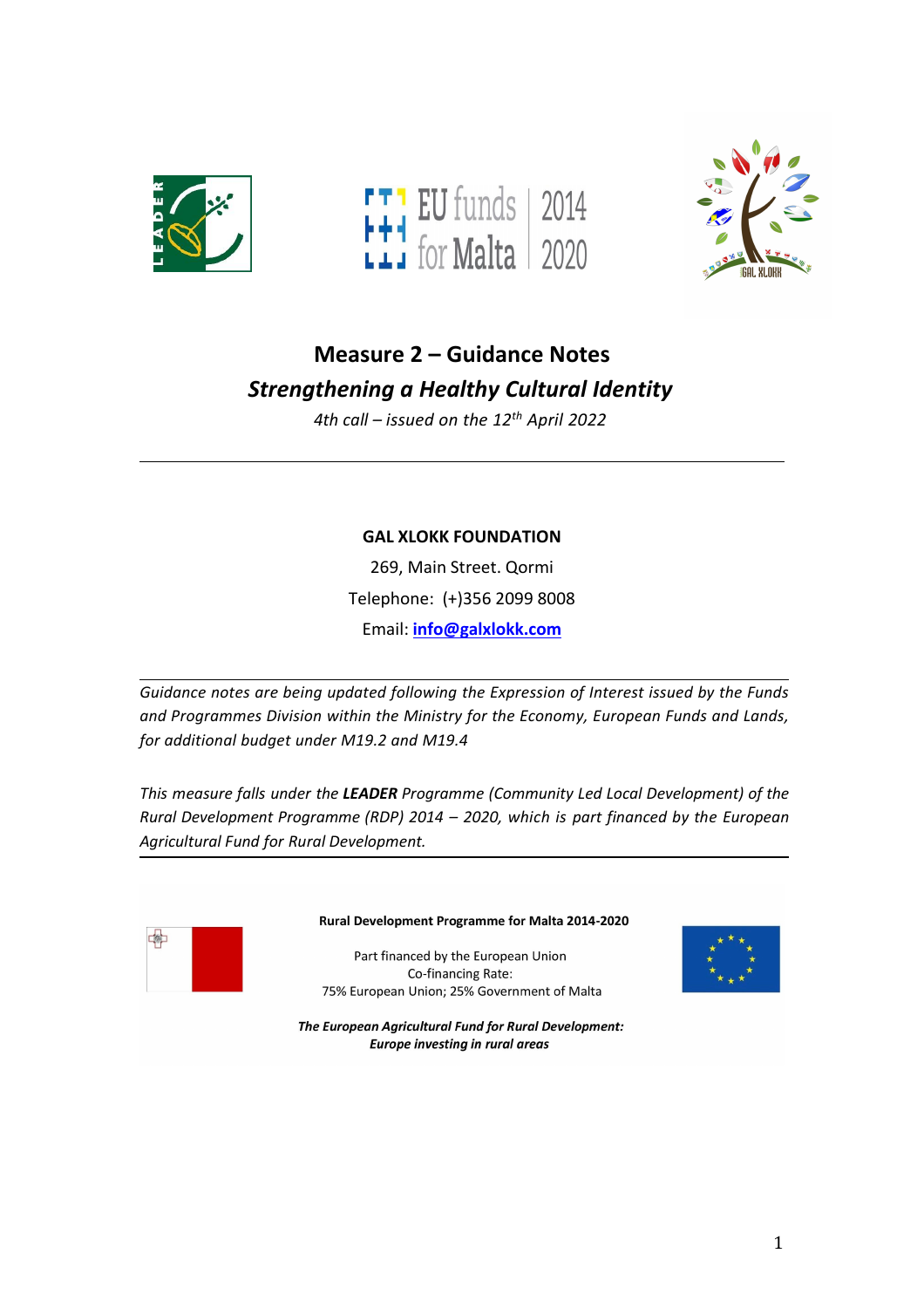In case of any conflicts between these guidance notes and the text of the Rural Development Programme (RDP) 2014-2020, GAL XLOKK Local Development Strategy and other legislative text, the interpretation given by the relevant legislation will be given overall priority.

The Foundation reserves the right to request additional information not included in the accompanying application form.

#### **Definitions:**

**Paying Agency:** The Agriculture and Rural Payments Agency (ARPA) within the Ministry for Agriculture, Fisheries, Food and Animal Rights is the Paying Agency.

**Checks and controls:** Provide a means of verification that the investment operation compiles with, and is in conformity to, the relevant rules and regulations.

**Decision Committee (DC):** The DC of the LAG is the decision-making body in relation to all activities.

**EAFRD**: European Agricultural Fund for Rural Development.

**Evaluation Committee (EC):** A committee appointed by the LAG and can be constituted by a least 2 members. Both are responsible for administratively checking the applications.

**Grant Agreement:** An agreement signed between the GAL XLOKK Foundation and the selected applicant (beneficiary) containing provisions and conditions related to the particular support.

**LEADER:** *Liason Entre Actions de Development de l'Economie Rurale'*. The LEADER programme refers to the implementation of the actions included in the Local Development strategies by the LAG to address specific local issues in line with the Rural Development programme for 2014-2020.

**Managing Authority (MA)**: A national or regional body designated by a Member State to manage a rural development programme.

**Measure**: An aid scheme for implementing a policy. Each measure sets out specific rules to be complied with by the projects or actions that can be financed. There are two main types of measures: investment measures and area-related aid.

**Project Selection Appeals Board:** An independent Committee that assesses any submissions of appeals.

**Project Selection Committee (PSC):** The role of the Decision Committee includes the assessment and review of all recommendations made by the Evaluation committee. The PSC assesses and ranks applications.

**Project closure:** Closure takes place after the Agriculture and Rural Payments Agency has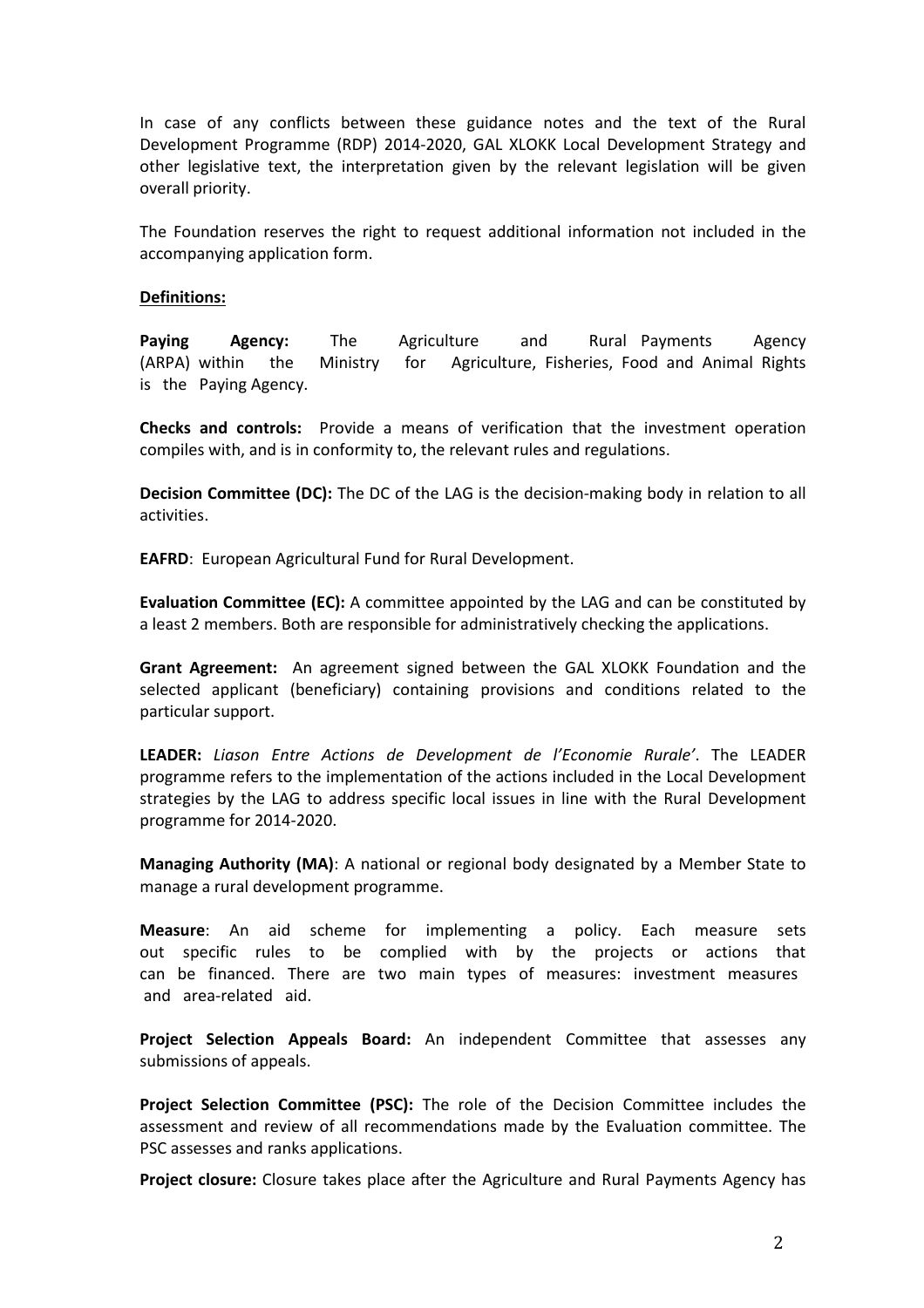issued the final payment to the beneficiary, after it has carried out all the necessary checks and controls.

**Project completion:** A project can be deemed completed when the final request for payment has been submitted to the Agriculture and Rural Payments Agency

**Rural Development Programme (RDP):** A document prepared by a Member State or region, and approved by the European Commission, to plan and monitor the implementation of the rural development policy.

**Voluntary Organisations (VO**): Eligible VOs shall be those that are fully enrolled with the VO Commissioner and are compliant in their annual returns, as required by Subsidiary Legislation 492.01 of the Voluntary Organisations Act.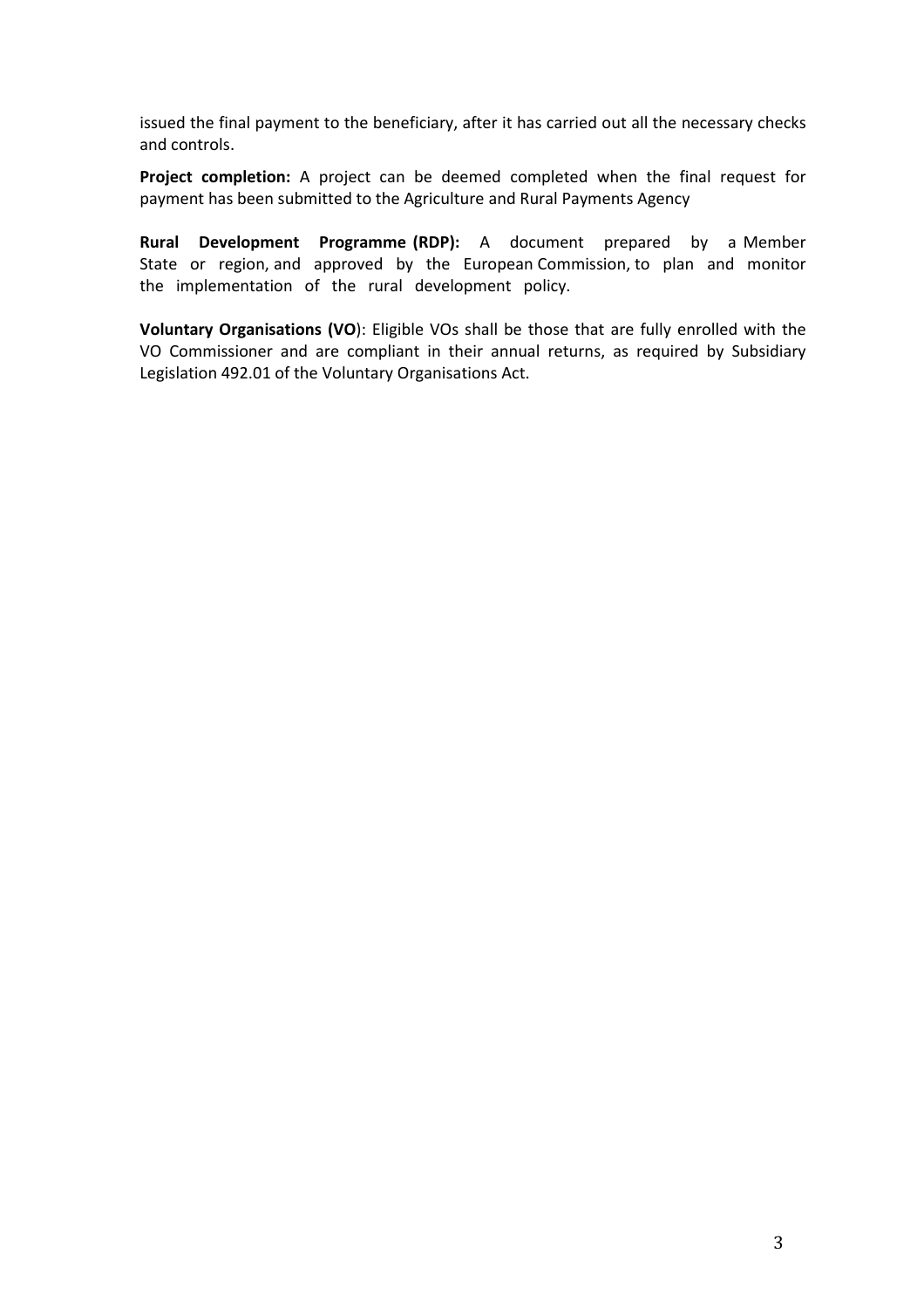#### **1. Introduction**

These Guidance Notes are intended to assist Applicants in understanding the requirements for requesting and receiving funding support under *Measure 2 – Strengthening a healthy cultural identity* of the Xlokk Local Development Strategy (LDS).

Applicants are advised to familiarise themselves with these Guidance Notes prior to filling in and preparing the Application Form. The Guidance Notes, Application Form and all annexes and other documentation are available on GAL Xlokk's website<sup>[1](#page-3-0)</sup>. .

Applicants are reminded to check that they referred to the latest guidance notes as available on the website, and that they have filled in the latest available version of the application form that is available for download from the website. Only the latest version at the time of application will be accepted.

#### **2. Rationale for Intervention**

This measure, falls under Objective 1 of the Xlokk LDS – Development of the cultural landscape, social heritage and tourism product of the rural territory.

The analysis of the territory and the results of the consultations have both demonstrated a uniquely strong element of the community's need to establish its identity, on a regional as well as on a local scale, through cultural and social investments, and a strong emphasis on the need to invest in projects that develop this cultural heritage of the rural community. In this sense, culture is seen as a driver and a destination.

As the analysis of the territory and its population shows, and as rightly echoed by the public on more than one occasion during consultation sessions, culture is the cradle that best accommodates the diverse investments and interests of a rural community that is continuously in evolution. Culture is a dynamic concept and a multi-functional vehicle, one that reflects the aspirations of the community, while providing a means for expression and development as well as for the improvement in the quality of life of the individual and society.

Against this evidence, the need to support the development and strengthening of cultural and social investments in their many and very diverse forms, is both logical and justified, as these activities represent the people's way of life within the rural communities. The rationale to encourage a very wide scope of actions with a cultural dimension stems from the evidence of the existence of a wide spectrum of cultural activities, and a desire to continue to build on the already established cultural heritage, as well as expand on it. With this reasoning, the aim is two-fold: to ensure that no group or sector is excluded, however small or under-represented it is, as long as it has a genuine intent to engage in the creation and development of cultural investments with true links to the rural territory in which it operates, and to stimulate the further development and growth of this rich cultural and social fabric of the community.

<span id="page-3-0"></span><sup>1</sup> <http://galxlokk.com/category/documents/>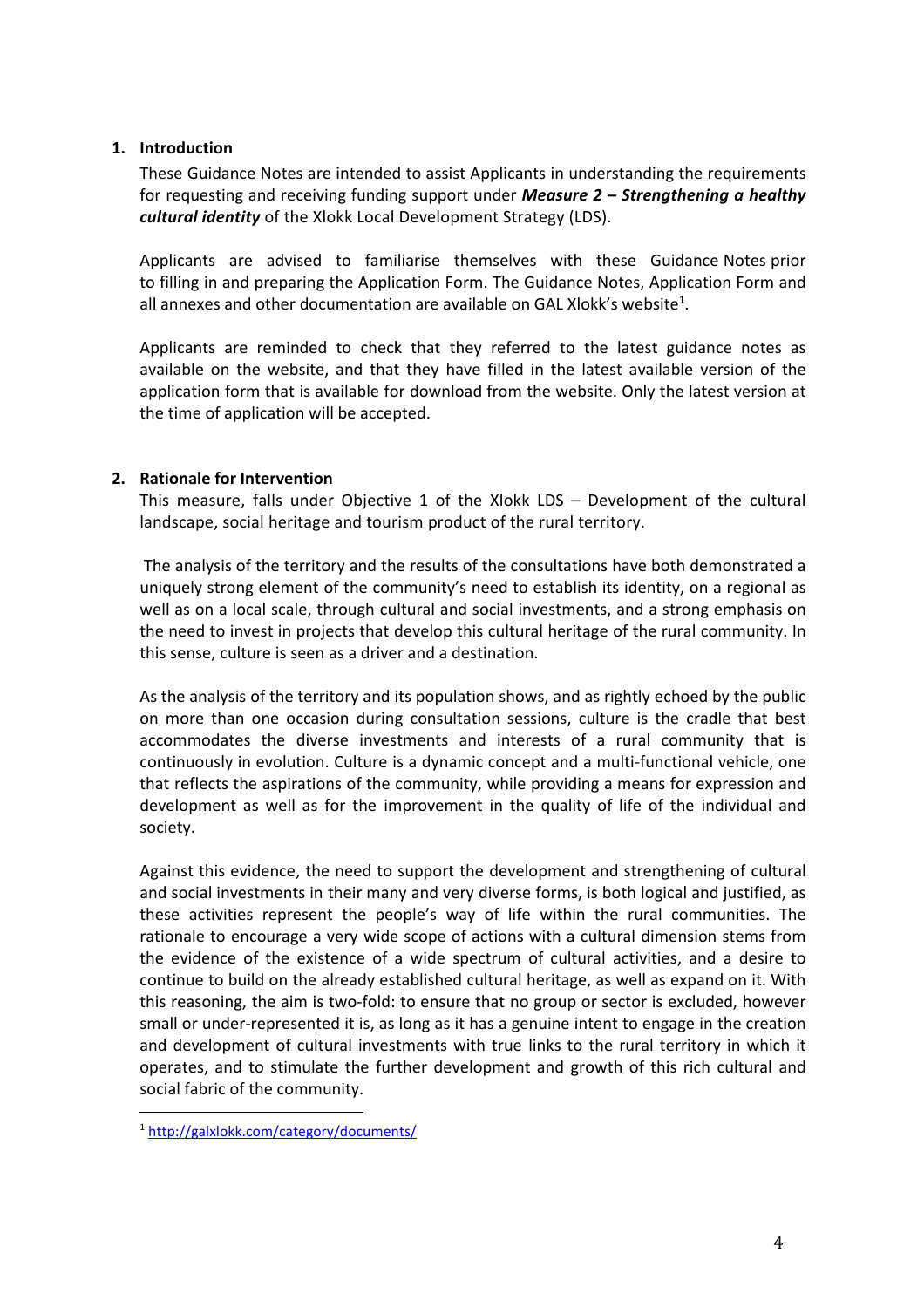This measure is built on the premise that without the necessary investment in the infrastructure, these cultural and social activities would not be possible. This need is more evident when one considers that most of the functions in question are run by local voluntary groups, with little or no access to alternative sources of funding. The intention is therefore to use the LEADER fund to provide support for the necessary initial infrastructure to be put in place, such that the activity/investment can be sustained in the longer term. Supporting voluntary organisations that are dedicated to the promotion and delivery of a stronger and healthier cultural identity will also foster increased social cohesion and contribute to the further development of the LAG's regional identity.

#### **3. Scope and Objectives of the Measure**

This measure is intended to provide support for the setting up and/or quality improvement of activities, events, experiences and sessions of cultural and social value, that have a strong link to the historical, social and cultural development of the locality or the region, build on the rural heritage of the areas, and that are aimed to provide a means of entertainment and recreation, social space and expression for members of the community. Support under this measure shall be provided for the investments in any one or a combination of the following areas: culture, arts and crafts (including performing arts, dance, film, literature and theatre productions; trades and artisanal crafts and products), music, sports, adventure (including outdoor adventure and scouting), life skills (including survival and leadership skills), gastronomy and culinary experiences, agrarian traditions and heritage, and trades and traditional practices (including fisheries and farming).

This measure supports interventions that are aimed to invest in the infrastructure for new or improved cultural and social investments to take place within the Xlokk territory. Such investment includes improvements to immoveable property/premises from which the group operates, and other related ancillary investments in equipment and facilities that are

necessary for the activity or event.<br>This measure shall not support the maintenance of existing/on-going cultural and social activities that are already being organised on a regular basis.

#### **4. Eligible Actions**

Support through this action shall be limited to Capital Expenditure undertaken by Enrolled Voluntary organisations that do not carry out an economic activity within the meaning of Article 107 of the Treaty of the Functioning of the European Union. The operations of such entities must be in compliance with national rules and regulations.

Projects must be physically undertaken in any of the rural localities that constitute the GAL Xlokk Foundation territory, listed in the following table.

| <b>Rural Localities within the Xlokk Action Group Foundation Territory</b> |                   |              |
|----------------------------------------------------------------------------|-------------------|--------------|
| Hal-Qormi                                                                  | Hal-Luga          | Santa Lucija |
| Il-Gudja                                                                   | <b>Hal-Kirkop</b> | Mgabba       |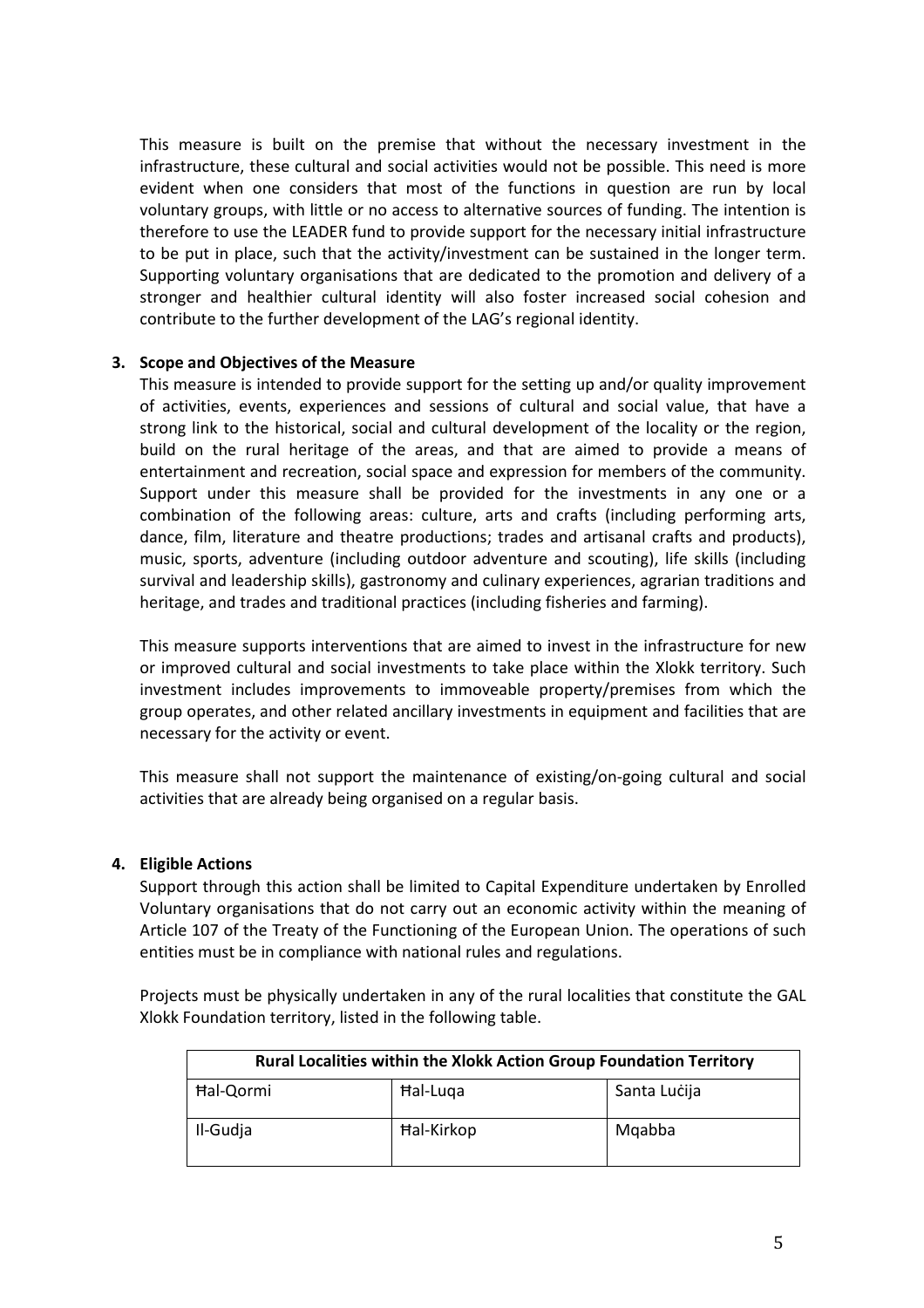| Il-Qrendi  | <b>Hal-Safi</b> | Iż-Żurrieg |  |
|------------|-----------------|------------|--|
| Hal-Ghaxaq | Birzebbugia     | Iż-Żejtun  |  |
| Marsaxlokk | Marsaskala      | Haż-Żabbar |  |
| Ix-Xgħajra | Il-Kalkara      |            |  |

### **5. Eligibility Criteria**

**The following general eligibility criteria shall apply for the evaluation of proposals for actions to be supported under this measure:**

- Submitted application (including a Contracting Schedule and Disbursement Schedule) is fully completed and duly filled-in with details required by the Decision Committee to evaluate the application for eligibility and selection;
- The applicant is able to demonstrate that he/she forms part of (or is the legal representative of) the beneficiary/applicant organisation. *Only the President/Chairperson, Secretary or Treasurer of the VO can act as project leader*;
- At application stage, the applicant is to include the certificate of compliance issued by the Commissioner for Voluntary Organisations till the year ending 2020;
- The proposed project will be implemented within the GXF territory;
- The applicant is able to demonstrate evidence of sufficient financial capacity required to finance the project and to fund the private financial component including the VAT element *(refer to section 28 of these guidance notes - application requirements check-list;*
- The proposed project contributes to the general and specific objectives of the measure;
- The proposed project contributes to at least one indicator target;
- The project proposal contains evidence of the cultural and/or social activity that is to be created and/or developed as a result of the investment;
- The project proposal contains evidence of the social/cultural/historical link of the investment to the Xlokk territory, or to any of its localities;
- The project involves the setting up of on-going events and not a one-time event;

The GXF reserves the right to revise the eligibility criteria applicable to the Measure, subject to pre-notification.

#### 6. **Description of the requirements and targets**

The applicant is required to demonstrate that the proposed investment shall result in the achievement of the following targets:

i. the creation of new cultural and social investments/events and/or the significant improvement of existing ones.

**The contribution of this measure to the cross-cutting objectives of climate and the environment** is promoted through the requirements for environmental sustainability embedded in the selection criteria, whereby preference is given to investments that demonstrate how the environmental/climate impact is being reduced (e.g. the project has sound waste-management and/or green transport arrangements) and investments that incorporate an element of education and communication on the local environment.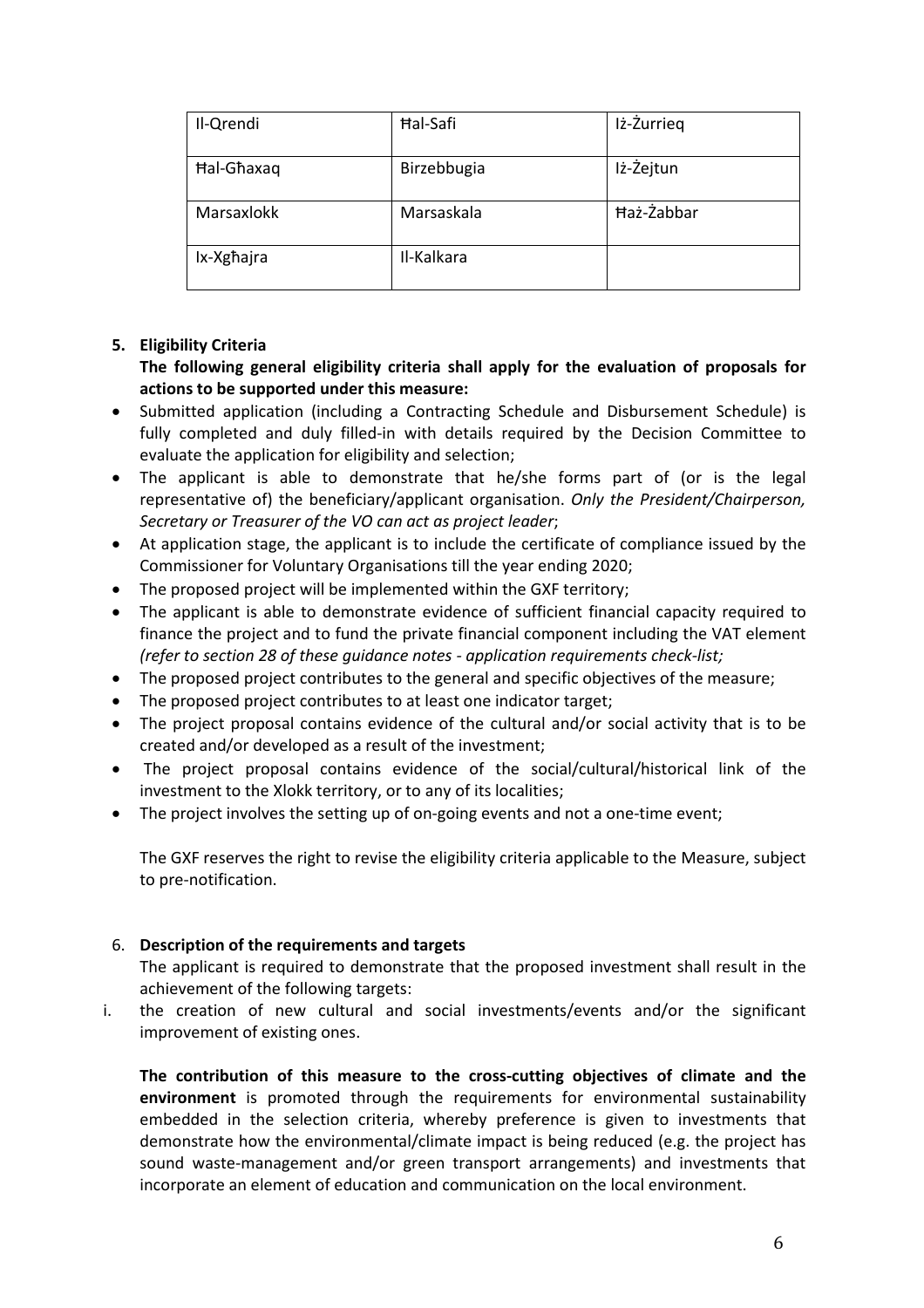These elements in turn contribute towards the innovative aspect of the measure, moving away from the more 'traditional' way of doing things on asingle discipline, but rather striving to combine different aspects of the local culture.

### **7. Eligible Investments**

Eligible investments supported under Measure 2 is as follows:

- Direct project costs associated with the development and/ or creation of the cultural or social activity, including professional fees, leasing of space and equipment, purchase of small instruments and activity equipment;
- Improvements to immoveable property (construction costs/enhancement of premises), that are necessary for the development/ creation of the activity and withoutwhich the activity could not take place

The following is an indicative list of the direct project costs that may be supported under this measure when these relate to the development/creation of the activity (activities which already form part of the annual calendar will not be funded):

- Expenses related to knowledge capacity building of historical, geographical, traditional/folkloristic documentary evidence;
- Costs of procurement of specialist services, including experts' fees (such as historians, artists, designers, chefs, etc.) and area-specialists (literature, art, music, theatre, sports, nutrition, outdoor adventure, etc.). The costs of these specialists shall only be supported for the duration of the projects and upon demonstration of evidence of their direct contribution to the implementation of the action. Additionally, such costs will be capped at a maximum of 10% of the total cost;
- Purchase of new equipment, machinery and instruments that are to be used for the realisation of the cultural activity, such as equipment for the high-quality delivery of the cultural activity/event/experience, including audio-visual equipment, and instruments that are either necessary for the delivery of the activity/event/experience, or that are to be transmitted to the participants to enable them to engage in the activity including musical instruments, sports equipment, etc;
- Procurement of durable activity aids and accessories including traditional costumes, props, designs, printed material, graphical aids, training resources (such as compasses, torches, maps, guidebooks, etc.), artefacts, antiques, collectable items, apparatus etc;
- Leasing of temporary facilities and infrastructure, such as leasing of premises, mobile toilets, tents, exhibition stands, information panels, amongst others, which are needed for the organisation of the proposed events will be capped at 20%;
- Project Publicity costs (refer to the Visual identity guidelines issued by the Managing Authority).

### **Where applicable, the improvements to immoveable property must be in line with all relevant planning, environmental and development permits.**

The following are indicative eligible costs relating to the investments in infrastructure:

- a. the improvement of immovable property;
- b. the purchase of new equipment up to the market value of the asset;
- c. general costs linked to expenditure referred to in points (a) and (b), such as architect, engineer and consultation fees. This cost is eligible up to 10% of the total eligible costs of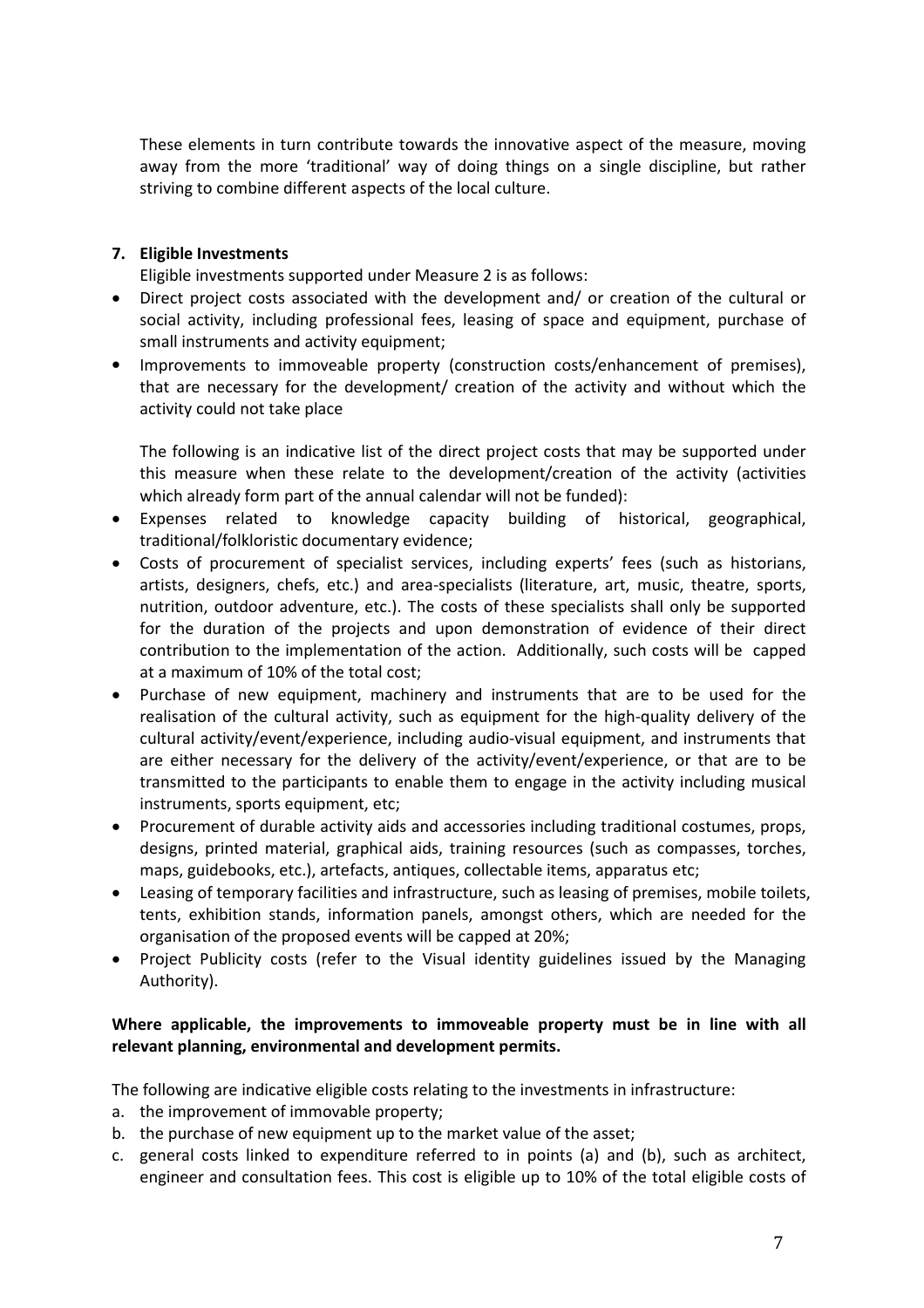the project.

*\*Where applicable, only Projects covered by a valid Planning Authority permit and those which are in the process of a permit application are eligible under this Action. Projects should be having a Planning Authority number or DNO number. Projects with a tracking number will be rejected at application stage.*

Investments must be in line with the Eligibility Actions outlined on Section 4 of the Guidance Notes.

The beneficiary can only claim EAFRD funds for eligible and approved expenditure that has been incurred after an application has been submitted to the GXF and an acknowledgement is issued by the Foundation, in line with EU Regulation 1305 of 2013 Article 60 (2).

### **8. Non-Eligible Investments under Measure 2**

The following is an indicative list of non-eligible investment under Measure 2:

- Purchase of land and buildings;
- Currency exchange losses;
- Purchase of means of transportation
- Provisional installations that are not directly related to the investment (e.g. warehouses for keeping materials for the construction)
- Activities which already form part of the annual calendar will not be funded, if there is no improvement on the existing ones
- Expenditures made before the launch of the call for application (the applicant should refer to Article 60 of Regulation 1305/2013 of the European Parliament and Council. The applicant may at his own risk initiate the implementation of the project as from the date of submission of application);
- Income Tax and/or other operational costs of the entity applying for the project, including provisions for possible future losses or debts;
- Bank Interest;
- Inputs which are the subject of a contribution in kind;
- Administration fees (salaries, insurance obligations and running costs);
- Second-hand equipment;
- Value Added Tax (except where it is non-recoverable under national VAT legislation). Refer to section 10 of these guidance notes.
- Non-durable accessories (such as sportswear/kits and training aids such as footballs, cones etc.)
- **•** Provision of bar and catering facilities
- Work in kind
- Statutory fines and penalties
- Planning Authority fees

In accordance with the Public Procurement Regulations, expenditure relating to economic operators convicted of a criminal offence are considered ineligible for funding and such expenditure will not be reimbursed by the Paying Agency.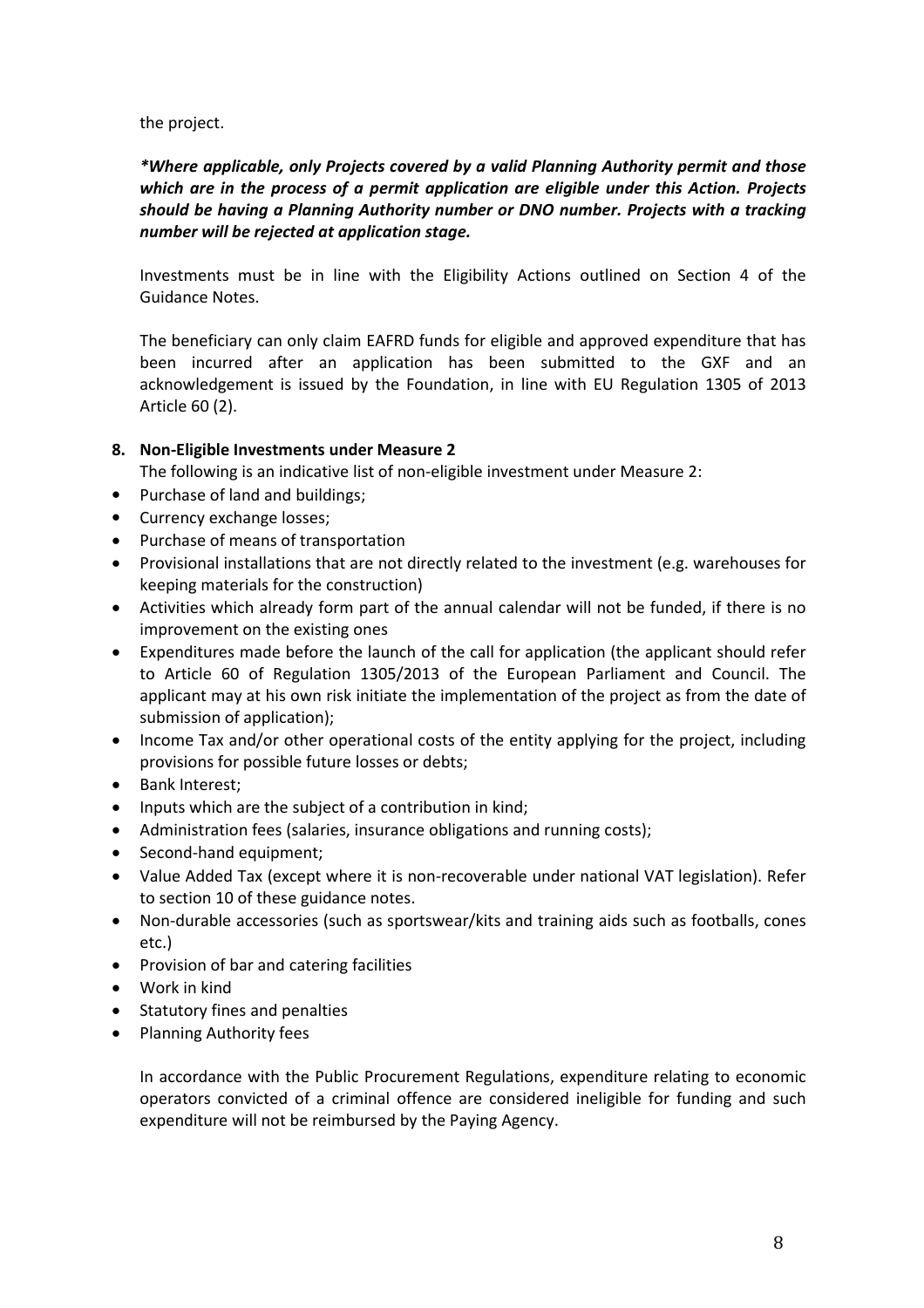#### **9. Eligible applicants**

The beneficiaries eligible for funding under Measure 2 are **Enrolled Voluntary Organisations (VOs) in line with the Voluntary Organisations Act 2007 (Chapter 492 of the Laws of Malta), and that do not carry out an economic activity within the meaning of Article 107 of the Treaty of the Functioning of the European Union.[2](#page-8-0)**

Beneficiaries should be willing to invest within the GAL Xlokk Foundation territory, and provide **a service directly related to the cultural identity** within GXF's territory.

Voluntary organisations under the Second Register (generating a Gross Annual Income of less than €5,000) **cannot** apply for this scheme.

*IMP: Applicants who have already benefited under one of the calls as part of the same measure may still apply under this call on the basis that they have presented the last claim for payment to the Paying Agency. GXF will do the necessary checks with the Paying Agency and will not tolerate any form of abuse.*

#### **10. Aid Intensities**

A beneficiary will be granted the following financial assistance should the proposed investment be selected:

- 80% of the total eligible expenditure.
- The other 20% of the total eligible expenditure must be borne by the applicant.

The VAT element must be borne by the applicant (except where it is non-recoverable under National VAT legislation). Grant assistance may be provided in respect of non-recoverable VAT. **Written confirmation from the VAT Department that the project applicant is not registered for VAT must be presented by the applicant. The VAT Declaration Form (annex 1 of these guidance notes) should be duly filled by the applicant and endorsed by a representative from the VAT Department.**

#### **11. Financing – Budget**

75% will be financed through the EAFRD whilst the remaining 25% will be financed through Malta funds.

The maximum grant support for each project is capped as per below:

- $\bullet$   $\in$  [3](#page-8-1)0,000 for major investments<sup>3</sup> or;
- €15,000 for smaller-scale investments or;
- €5,000 for the organisation of events (these should be organized in line with the laws and guidance by respective National Authorities given the Covid-19 situation. Therefore, upon project approval the beneficiary should submit the necessary clearances from the Superintend of Health, Malta Tourism Authority and/or other bodies)

At application stage (Section 4C of the application), the applicant should clearly identify

<span id="page-8-0"></span> $<sup>2</sup>$  These VOs must be enrolled and compliant with the Commissioner for Voluntary Organisations</sup>

<span id="page-8-1"></span><sup>&</sup>lt;sup>3</sup> Major investments refer to construction works and improvement to immoveable property, up to the market value of the asset and general costs (up to 10% of the total eligible costs)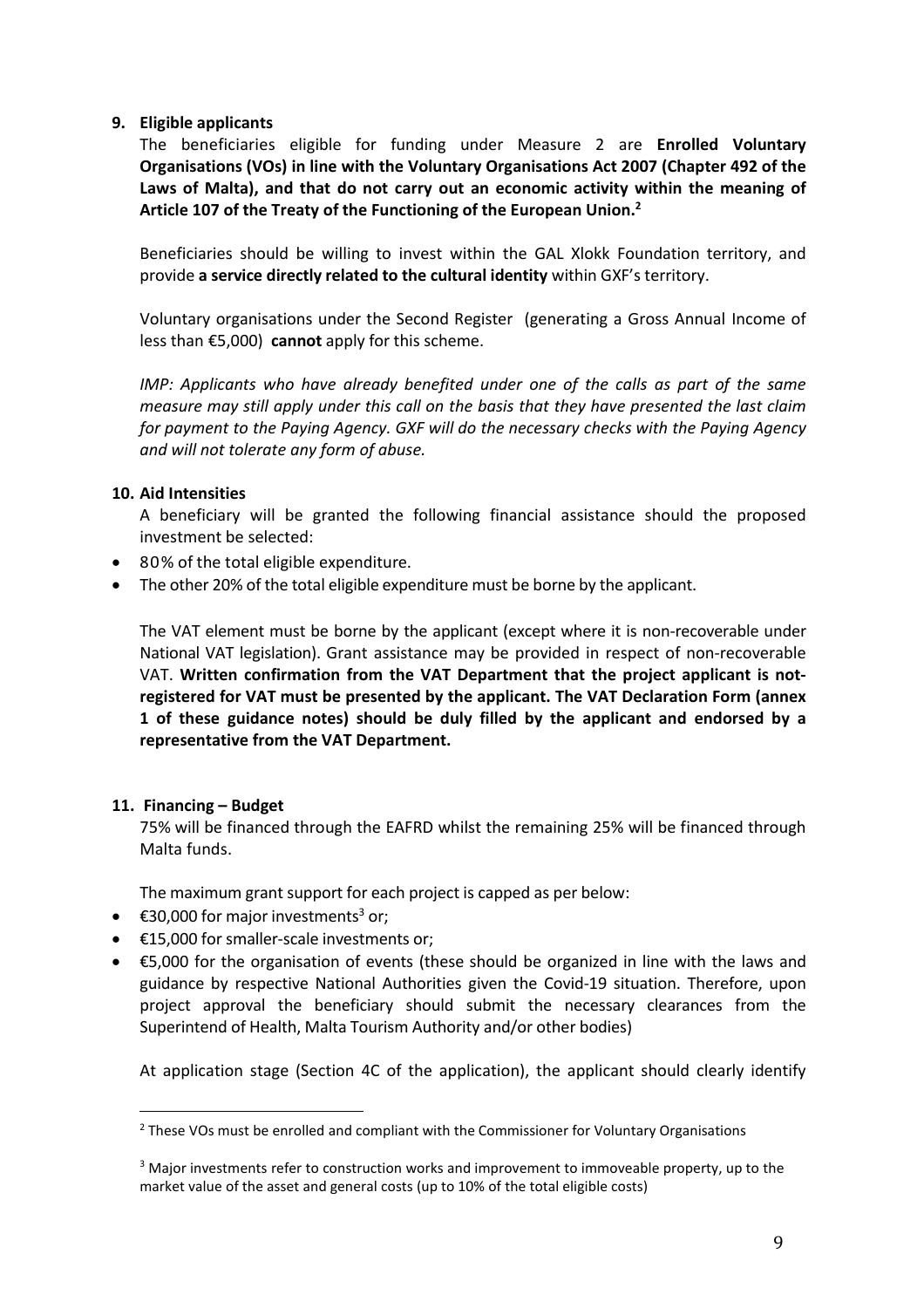what type of investment is being proposed.

The **indicative** remaining total allocated funds for this call is set at **€257,697.38** of which 80% will be financed through the EAFRD whilst the remaining 20% will be financed by the Beneficiary. In the case of over-subscription of the call, the **GAL XLOKK Foundation MAY** reserve the right to allocate additional funds to this measure following approval by the Managing Authority.

### **12. The Application Process – General Provisions**

- Interested applicants need to submit the completed latest application form for **Measure 2 (5 th call).**
- All applications must be completed in full, signed and dated by the Project Leader. In case of local councils, the application should be signed by both the mayor and executive secretary.
- No parts of the application form are to be left blank in cases where specific requested information in the application is not applicable to the applicant, the applicant must fill in the field with the note 'Not applicable'.
- Although GXF representatives are available for meetings with interested applicants, it is the ultimate duty of the applicants to read thoroughly the guidance notes and application form. It is also the ultimate responsibility of the applicants to ensure that all documentation requested is correctly presented. Applicants must also ensure that the applicants themselves fall within the criteria of eligibility and that project proposed and any related investments are eligible for funding and that the application form and the requested supporting documentation **are presented at the GXF offices, 269, Main Street, Qormi, by hand within the deadline of the call.**
- It is not the duty of GXF to verify the above matters irrespective of any meetings that may be held between GXF and the applicants.
- Applicants should submit an **original signed** project application form (1) in both PDF (.pdf) and WORD (.doc or .docx) format including also the supporting documentation. A copy of the application form including all supporting documentation attached to the original Application Form should also be submitted.
- A check-list of attachments is attached to the Application Form. The applicants must ensure that ALL the mandatory supporting documentation as per *Section 8* of the application form are submitted.
- The GAL XLOKK Foundation will undertake a validity check following receipt of the application. Any required documentation not submitted with the application form shall be requested within 5 working days from the date of a notification letter sent by GAL Xlokk. Only complete applications will be considered by the Project Selection Committee.
- The call for applications will open on the **12 th April 2022** and shall remain open until the entire budgetary allocation under this Measure is allocated. The call shall close either once the allocated budget has been committed or should the call be withdrawn through a notification by the GXF.The GXF may re-issue the call in a similar or different format. The GXF may also issue clarifications and amendments during the time period of the open call for applications without necessarily closing and re-opening the call. Such clarifications will be uploaded on our website: [www.galxlokk.com](http://www.galxlokk.com)
- The first Call for proposal will remain open until **Tuesday 17 th May 2022, at noon**, subject to availability of funds. Applications received after this deadline **WILL NOT BE CONSIDERED for the first batch**.
- The deadline for the respective set of applications will be received as per below table: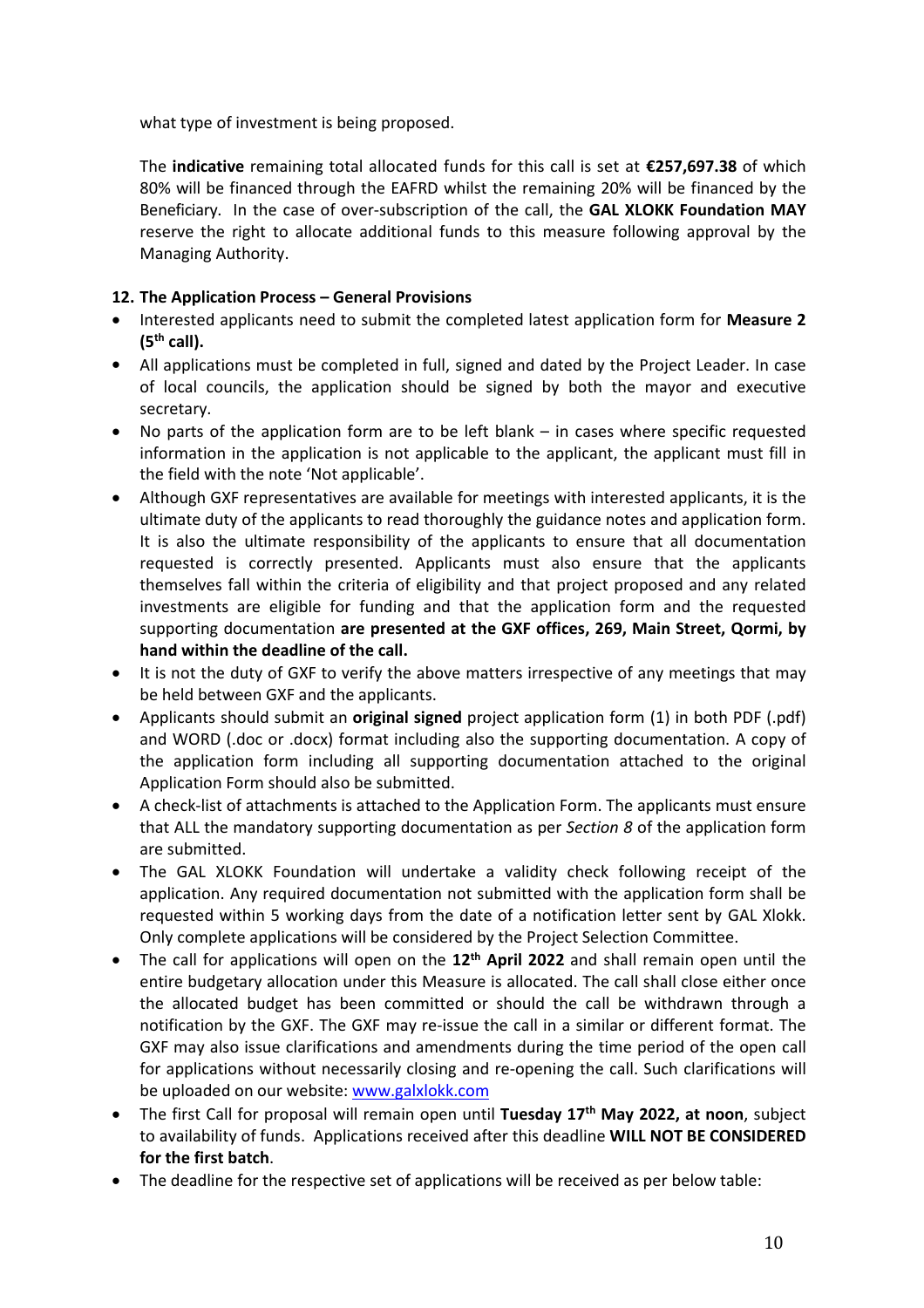| 2 <sup>nd</sup> set of applications | Tuesday 14 <sup>th</sup> June 2022, at noon      |
|-------------------------------------|--------------------------------------------------|
| 3 <sup>rd</sup> set of applications | Tuesday 12 <sup>th</sup> July 2022, at noon      |
| $4th$ set of applications           | Tuesday 9 <sup>th</sup> August 2022, at noon     |
| 5 <sup>th</sup> set of applications | Tuesday 13 <sup>th</sup> September 2022, at noon |
| 6 <sup>th</sup> set of applications | Tuesday 11 <sup>th</sup> October 2022, at noon   |

 Applicants are encouraged not to leave to the last day to submit their application. In case of queries or clarifications required applicants may contact GAL Xlokk on the following: Email: info@galxlokk.com

Tel: +356 2099 8008

*Disclaimer: The issuance of the receipt letter does not imply thatthe applicant will be considered as a main beneficiary under this call. The application may be refused and returned to the applicant following the issuance of the receipt letter.*

#### **13. Evaluation –Administrative Checks**

The GAL Xlokk Foundation will carry out administrative checks on submitted applications. It is important that the submitted application form is filled-in correctly and completely. In case an application is submitted with missing documentation/information, a notification letter will be sent to the applicant allowing a period of 5 working days to submit the missing documentation and/or information from the date of such letter.

If the requested documentation is not submitted within this time-frame, the application will be automatically disqualified and a rejection letter will be sent by the GAL Xlokk administration to inform the applicant.

GAL Xlokk will then carry out verification of the eligibility of the supporting documentation submitted, as well as the screening of the application in terms of the eligibility criteria. It is important to note that it is within the responsibility of the applicant to ensure that the content of the application and the supporting documentation submitted is in full and in line with what is being requested.

With reference to the quotations to be submitted by the applicant, the Evaluation Committee reserves the right to ask for further clarifications or necessary adjustments even after the applicant submits the missing documentation/clarifications. The Evaluation Committee reserves the right to contact suppliers/service providers to validate the quotations provided.

No further additional information will be accepted after the closing date for applications unless it is requested byGAL Xlokk Foundation. In this regard, it is the applicant's sole responsibility to ensure that the application is complete in the best possible way before submission. Evaluation of the application will be carried out only on the information submitted at application stage or any other information as requested by GXF. **Any false or misleading information will lead to the immediate rejection of the application.**

#### **14. Selection Process**

A Project Selection Committee (PSC) made up from the Decision Committee members will be responsible for ranking and selecting applications for support after close liaison with the EC members. The PSC may request the services of a technical expert to assist the whole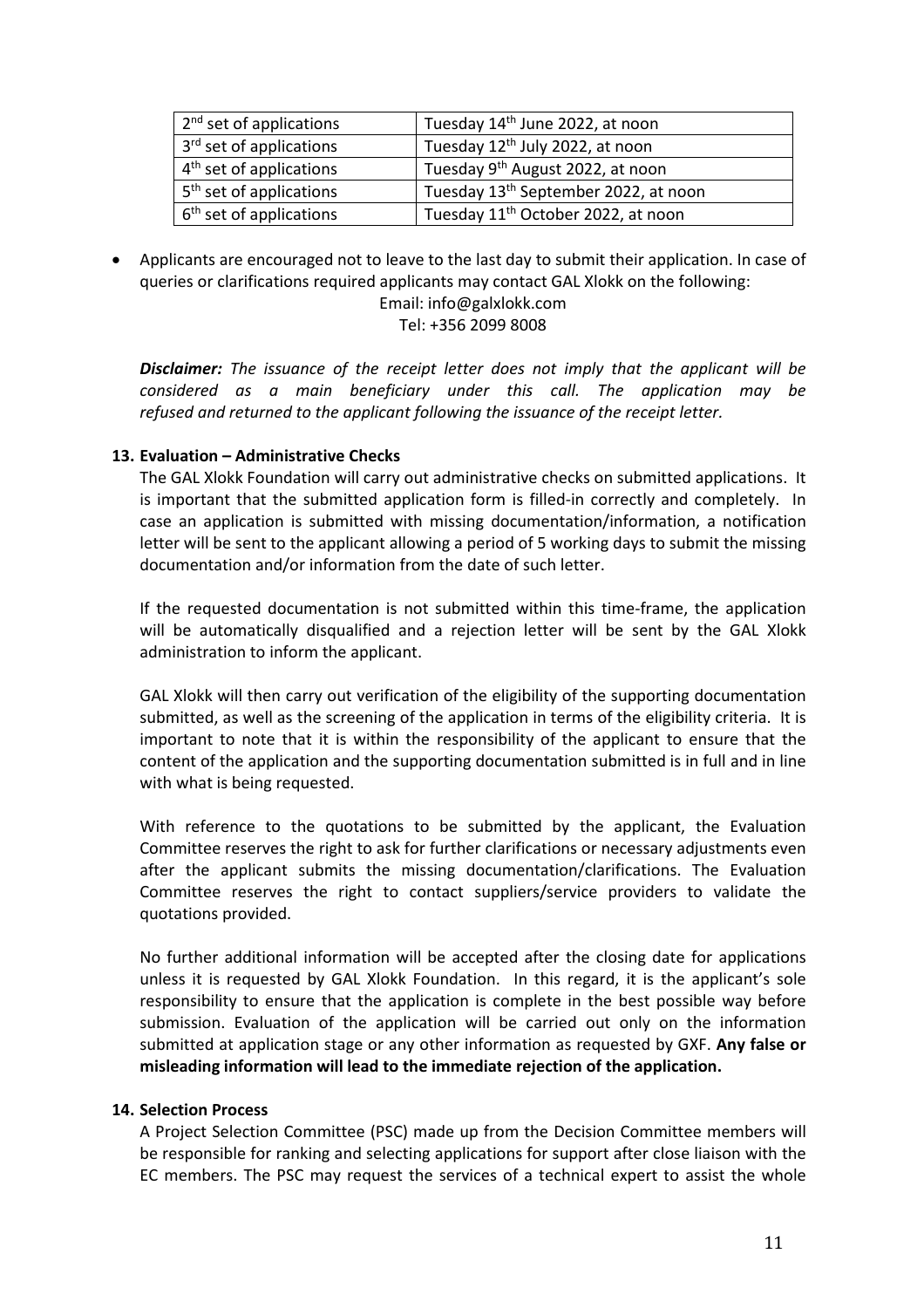evaluation process. The PSC reserves the right to request additional information and further clarifications on the project as part of the selection process.

#### **15. Ranking of Projects and Selection Process**

The PSC will proceed to award marks to each proposal based on the information submitted in the applications and provided through clarifications (where applicable). In order to qualify for selection, the proposal needs to obtain a total of at least 50% of the total marks of the general and measure-specific selection criteria. For those eligible projects going through the assessment stage, the PSC will seek clearance from the State Aid Monitoring Board (SAMB).

A preliminary list of the proposals containing selected, on reserve and failed applicants together with their respective score shall be drawn up. Furthermore, the PSC reserves the right to request project re-dimensioning in special circumstances.

The preliminary result shall be published on the Foundation's official website<sup>[4](#page-11-0)</sup>. In addition, a notification letter shall be sent to applicants informing them of their right of appeal in cases where applications fail to qualify.

#### **16. Unsuccessful Project Proposals**

In the notification letter sent to the applicant, reasons why the project was not selected shall be provided. The applicant shall have the right to appeal in writing through a registered letter within 5 working days from receipt of the email/letter of notification of result sent by the LAG.

The appeal is to be addressed to the Chairperson of the Project Selection Appeals Board (PSAB). The PSAB is an independent Committee set up to review in an autonomous way any appeals lodged. The PSAB will be composed of a minimum of three (3) individuals with a Chairperson chairing the appeals process. The appellant is required to sustain the clarifications provided by including justified reasons backed by necessary supporting documentation/testimonials.

The applicants wishing to lodge an appeal must send a registered letter addressed to **"The Chairperson", Project Selection Appeals Board of GXF, 269, Main Street, Qormi, QRM 1107,** within 5 working days from when the applicant receives the notification letter. **The Appeals Board will not consider late appeals.** The letter should include detailed reason/s of why the appeal is being made, supported by any relevant documentation/testimonials.

The Chairperson of PSAB shall review and assess the validity of all the appeals submitted within the stipulated time-frame. Valid appeals will be presented to the PSAB for assessment. No additional information other than that presented at application stage will be considered during the review. The relevant documentation shall be provided for the sole purpose of supporting the basis of the information provided in the appeal letter. An appeal that does not provide sufficient detailed reasons may be refused at the preliminary stage as unjustified.

<span id="page-11-0"></span><sup>4</sup> <http://galxlokk.com/category/news-2/> and <http://galxlokk.com/category/documents/>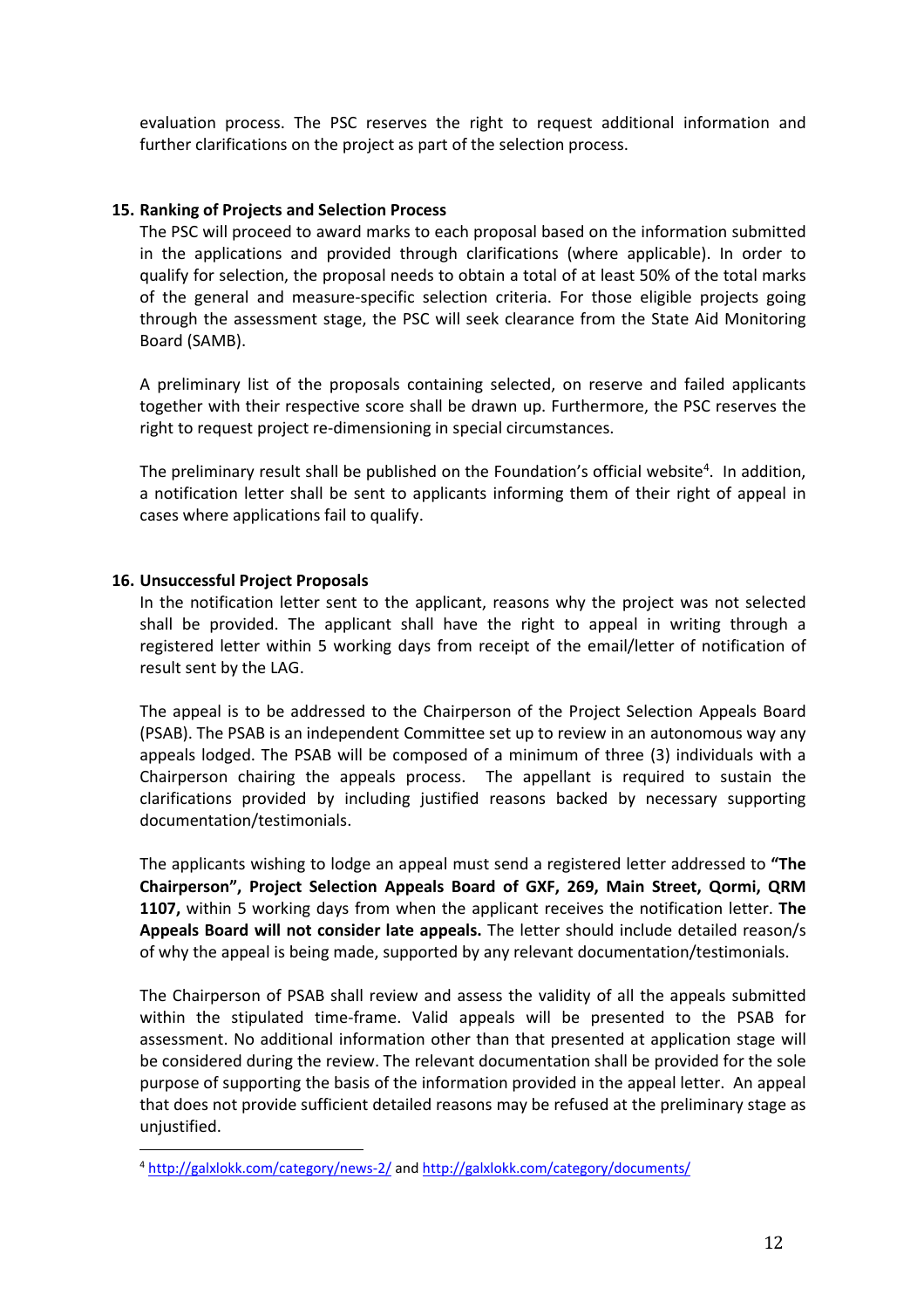Upon submission of the appeal, the Appeals Board shall be convened within no later than 5 working days to review the appeals presented. All necessary relevant documents will be made available to the Appeals Board by the LAG Manager.

The Appeals Board must conclude the process of appeals by no later than 15 working days from the appeals closure date. Upon finalisation of the process, a detailed report articulating all decisions taken must be presented to the DC.

The decision of the Appeals Board **is final** and the applicant cannot contest this decision. The DC must notify in writing the decisions to each appellant. The appeals procedure shall be published on LAGs website.

#### **17. Publication of Final Result**

Upon completion of the appeals process, GAL Xlokk shall publish the final result of the projects eligible for financial support on its website and notice board.

The successful applicants will receive a 'Letter of offer' following the publication of the Final list of results. The applicants will be required to send a 'Letter of acceptance' (a draft copy of the Acceptance letter will be sent with the letter of offer) and a Bank Payment Form within 10 working days from the receipt of the 'Letter of Offer'.

If, after 10 working days, the LAG does not receive the letter of acceptance, it will be considered that the applicant is no longer interested in undertaking the project and funds will be relocated according to the discretion of the LAG.

Should the beneficiary accept the offer, eligible period of expenditure should start from the date of submission of application *(Refer to Article 60 of EU Regulation 1305/2013).*

If the applicant accepts the offer, the bank payment form should be completed and referred to the Front Office of the ARPA. The form must be endorsed by a bank official and should show the IBAN of the applicant.

#### **18. Procurement Procedures**

Applicants are asked to abide by the latest circular issued by Managing Authority and Paying Agency on the 21<sup>st</sup> June 2021, MA PA EAFRD Circular 01/2021 found in the below link:

[https://eufunds.gov.mt/en/EU%20Funds%20Programmes/European%20Agricultural%2](https://eufunds.gov.mt/en/EU%20Funds%20Programmes/European%20Agricultural%20Fund/Documents/Circulars/2021/MA%20PA%20EAFRD%20Circular%2001-2021.pdf) 0Fund/Documents/Circulars/2021/MA%20PA%20EAFRD%20Circular%2001-2021.pdf

**At application stage, the applicant is being requested to submit a minimum of three (3) quotation for each line item for non-infrastructural works.** In case of infrastructural works, the applicant is asked to submit a Bill of Quantities (BOQ), whilst basing the quotations on the same architect's BOQ. This has to be endorsed and dated by a warranted architect appointed by the applicant.

**The applicant should send a letteror email to the chosen and rejected suppliers upon**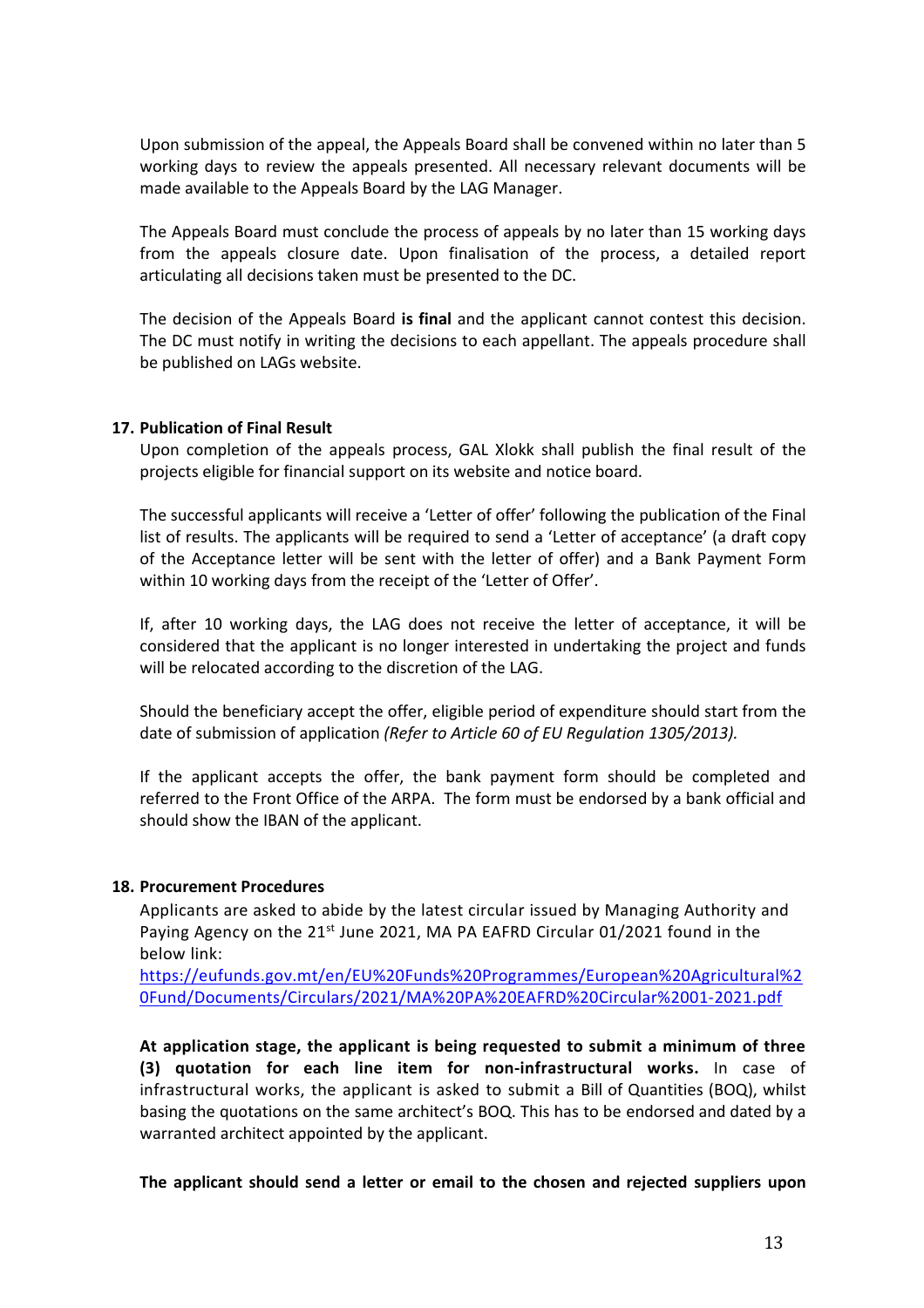#### **issue of the project's award letter informing them of the organisation's decision.**

Regarding comparability, it is suggested that a financial bid or Request for quotations is issued from the Beneficiary and the bidder quote the price accordingly. The financial bid needs to be signed from the supplier. *Refer to Annex 3*. Quotes issued on a letterhead from suppliers are accepted as long as the description of the items required from the beneficiary is comparable with the other quotations.

If the cheapest quotation is not chosen by the applicant, a justification would need to be provided. The applicant is to note that in such cases, the amount of funding co-financed through the EAFRD (2014 – 2020) can only be based on the cheapest quotation obtained.

Should for some reason three (3) quotations cannot be obtained by the applicant, a justification why, should also be provided by the applicant and it would be the Paying Agency's prerogative, after consulting with the GXF, whether to accept such justification or not*.*

In the case of infrastructural works a Bill of Quantities (BOQ), has to be presented at application stage. This has to be endorsed and dated by a warranted architect appointed by the applicant. Nonetheless, applicants submitting a BOQ are still obliged to present (3) comparable quotations for each line item prior to the projectimplementation.

*In accordance with the Public Procurement Regulations, expenditure relating to economic operators convicted of a criminal offence are considered ineligible for funding and such expenditure will not be reimbursed by the Agriculture and Rural Payments Agency.*

Applicants are guided to refer to the *''Guidelines on the Submission of Payment Claims related to Investment Measures''* issued by ARPA for details related to the required content and format of quotations and other procurement procedures; these guidelines may be downloaded at the below link:

[https://agriculture.gov.mt/en/arpa/Documents/guidelines/investmentMeasuresPaymentG](https://agriculture.gov.mt/en/arpa/Documents/guidelines/investmentMeasuresPaymentGuidelinesFinalEN-V3.0.pdf) uidelinesFinalEN-V3.0.pdf

#### **19. Contracting with Beneficiaries**

Contracting shall be undertaken by the GXF with the beneficiaries. Contracts are to be signed by the LAG's Chairperson (or any formally authorised delegate) and a legal representative of the beneficiary. In case where the signatory on behalf of the beneficiary is not a legal representative, a power of attorney must be presented showing delegation of signatories between the legal representative and the appointed signatory. The power of attorney is to be endorsed by a public notary.

The contract shall be given to the beneficiary for verification prior to it being signed. The contract shall be signed in two originals (one for the LAG and another for the beneficiary). Copies must be maintained in a secure location by the parties for a period of seven (7) years from the date of signing.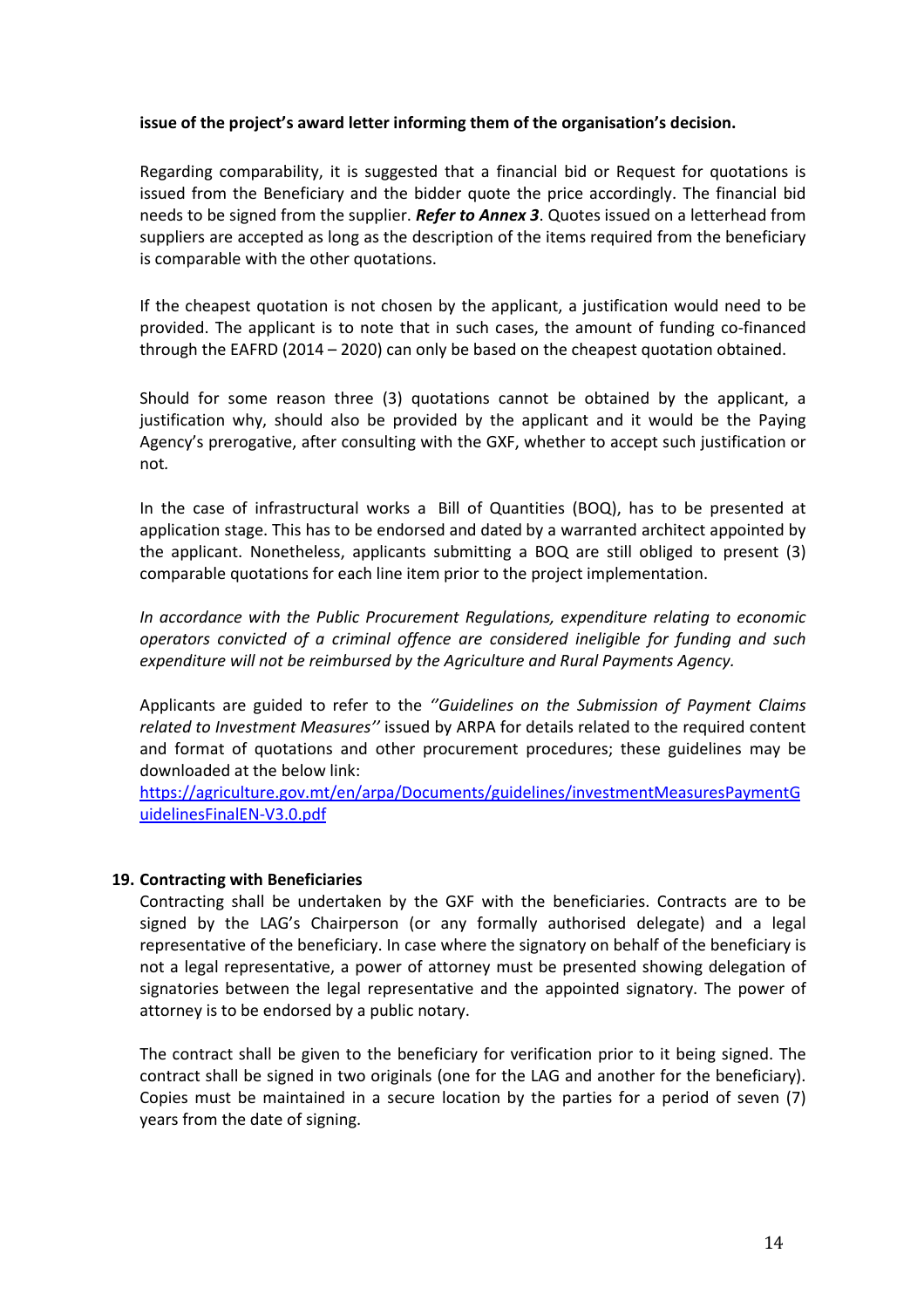### **20. Payment**

- The facility of interim payments will be provided by the Agriculture and Rural Payments Agency (ARPA).
- Interim payments (of up to 80% of the total eligible value of the project) following the submission of a request for reimbursement and financial documentation (including invoices and receipts).
- In case of infrastructural works a provisional certificate of works prepared by an
- engineer/architect must also be presented.<br>The final payment of the remaining 20% of the total eligible cost of the project will be made following the completion of the works and submission of the request for reimbursement together with the necessary financial documentation (including invoices and receipts, and a provisional certificate of works prepared by a warranted architect).
- The final payment will be issued once all the necessary on-site verifications and on-the spot-check are carried out by GXF and ARPA and adherence to the contract is confirmed.
- Claims are to be presented as outlined in ARPA's payment guidelines available at: [https://agriculture.gov.mt/en/arpa/Documents/guidelines/investmentMeasuresPaymentG](https://agriculture.gov.mt/en/arpa/Documents/guidelines/investmentMeasuresPaymentGuidelinesFinalEN-V3.0.pdf) uidelinesFinalEN-V3.0.pdf
- In case of irregularities, penalties and sanctions may be applied by ARPA in line with the above-mentioned guidelines.
- Official certification by the architect appointed by the beneficiary is required for settlement of final payment (in case of infrastructural works).
- **The project is to be completed by not later than twelve (12) months from contract signature or as defined by the GXF in the respective grant agreement.** The final claim for reimbursement of funds allocated to the project, including the project closure report must also be submitted within the deadline as defined in the grant agreement.

#### **21. Extension to Contract Timeframes**

Such request should be approved by the GXF. In case of voluntary organisations a change request in the form of an email on [info@galxlokk.com](mailto:info@galxlokk.com) should suffice. Otherwise, the 'GXF *Change Request Form'* should be submitted.The request should be made before the actual expiry of the original time-frame.

A request for approval of an extension of the time required in order to terminate the project is to be backed by written justified reasons. Cases related to poor project management will not be accepted. Following review of the request by the GXF, the final decision will be sent to the beneficiary in writing. Should an extension be approved, the period of extension shall be determined by GXF, after consultation with the Managing Authority.

In cases where amendments to the contract are required, the beneficiary must submit a *Change Request* to GXF prior to the changes being actually implemented (a priori) and the beneficiary must wait for a reply from GXF.

If a request for changes to the contract is submitted after these changes have actually taken place (ex-post), the changes will not be eligible for funding and, depending on the extent of the changes, this may lead to the whole project being considered ineligible. The written request for changes must indicate the changes required, the necessary justification and relevant supporting documentation.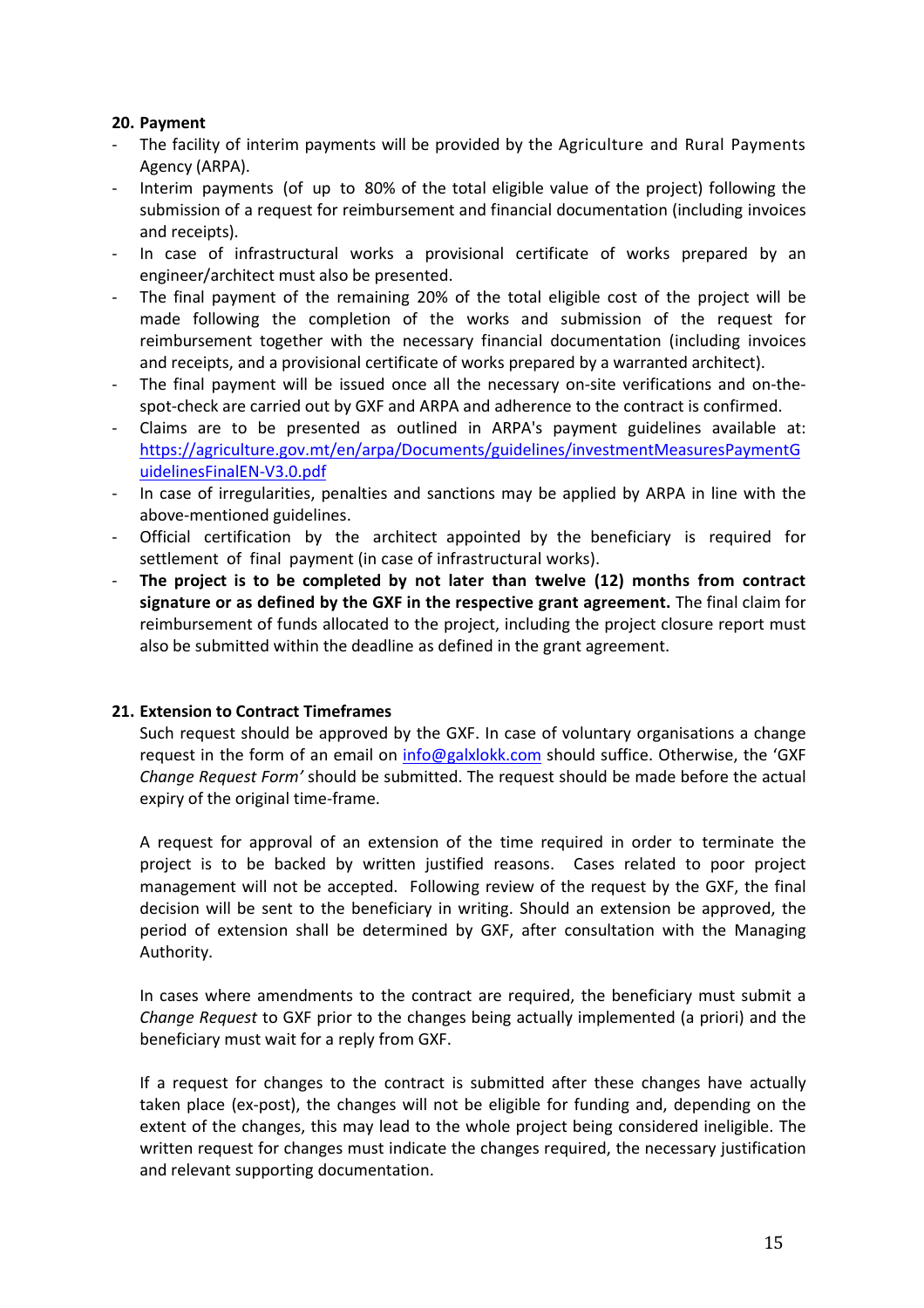If the applicant wishes to change the specification of the investments, a written request prior to such changes must be sent to GXF. For example, funding is approved for the purchase of Model X of a projector and following the contracting, the applicant wishes to purchase Model Y of this projector as the previous model is no longer produced/available, then a request for change must be submitted and the applicant must wait for a reply from the GAL XLOKK Foundation.

GXF will review the request and if the proposal does not affect the nature of the project and remains in line with the objectives of the Measure, the changes may be approved. A notification letter will be sent to the beneficiary in writing and an addendum to the contract shall be carried out and signed between all parties.

If the request for changes is not approved by GXF, the beneficiary will receive a notification and will be requested to confirm whether the project as stipulated in the contract will be completed or withdrawn.

#### **Failure to comply with the contract**

Failure to meet the commitments stipulated in the contract shall result in sanctions applied to the amounts committed or paid. The Agriculture and Rural Payments Agency, Internal Audit and Investigations Department (IAID), the European Commission (EC), the European Court of Auditors (ECA), the European Anti-Fraud Office (DG OLAF) and/or the Managing Authority reserve the right to undertake further checks and controls.

#### **22. Project Sustainability**

It is to be noted that in line with Article 71 of Regulation 1303/2013, in the case of an operation in infrastructure or productive investment, the applicant shall repay the contribution from the EAFRD Funds if within (5) years of the final payment to the beneficiary or within the period of time set out in State aid Rules, where applicable, it is subject to any of the following:

- a) A cessation or relocation of a productive activity outside the programme area;
- b) A change in ownership of an item of infrastructure which gives to a firm or a public body an undue advantage;
- c) A substantial change affecting its nature, objectives or implementation conditions which would result in undermine its original objectives.

#### **23. Publicity**

In case of information and publicity, the main beneficiaries must abide by the provisions of Part 2 of Commission Implementing Regulation (EU) No. 808/2014, as well as any Publicity/Visibility Guidelines that may be provided by the GXF through MA.

In order to meet the requirements of the EAFRD Regulations, beneficiaries must ensure that adequate publicity is given to the project with a view to:

- a. making potential participants aware of the opportunities afforded by it;
- b. making the general public aware of the role of the Community in relation to the project;
- c. ensure transparency of the assistance concerned.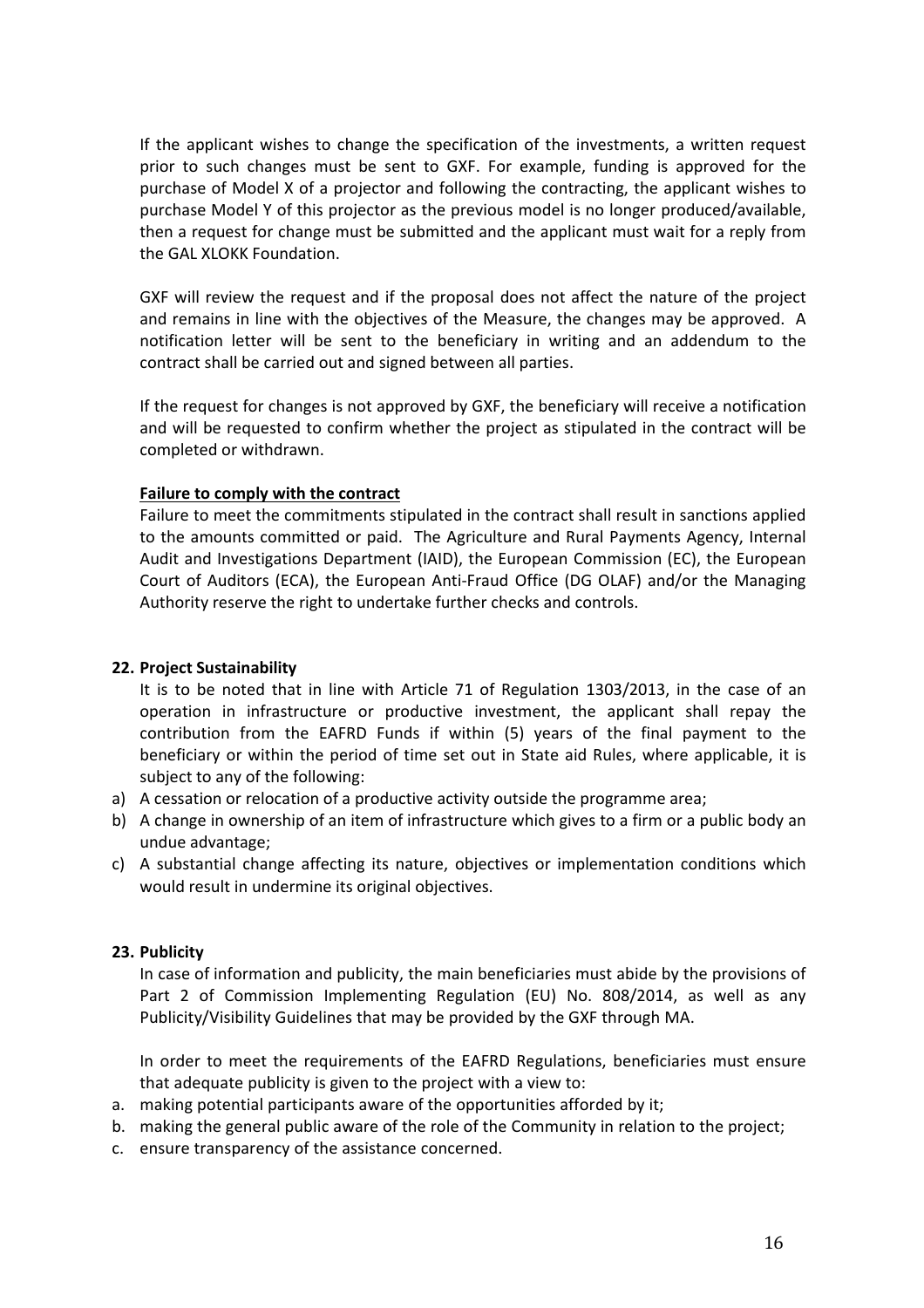- d. As an example, materials used by the Beneficiary and major correspondence, including contracts signed with third parties must include any acknowledgement of EAFRD support.
- e. Any publicity material, such as advertisements, billboards and information leaflets about EAFRD co-financed projects must acknowledge this support.
- f. Publicity of individual projects must be incorporated into the project budget.
- g. Applicants are to be cautious when determining publicity actions for the project.
- h. Applicants should also ensure that the project benefits from any free publicity and that anything that will be proposed to be funded under the project is either obligatory or adds value to the results of the project, taking into account the value for money principle. In this regard, publicity measures of individual projects should take into account the nature of the projectand must be relative to the size and objectives of the project.
- i. The Beneficiary should note that publicity may only be used to increase awareness of what EU funds are used for and to disseminate results. Publicity measures undertaken must be project specific.
- j. Publicity and information measures must not be used as a marketing tool to promote an organisation, its products, services or infrastructure. Where a project includes an element of marketing, this must be used to complement but not replace the project's obligatory information and publicity measures.
- k. Marketing efforts should be included as a separate activity in the project and as a separate budgetary allocation and justified accordingly.The Applicant may also make reference to the 'Visual Identity Guidelines 2014-2020' that may be downloaded from the following link: [https://eufunds.gov.mt/en/EU%20Funds%20Programmes/European%20Agricultural%20Fu](https://eufunds.gov.mt/en/EU%20Funds%20Programmes/European%20Agricultural%20Fund/Pages/Links%20and%20Downloads/Publicity.aspx) nd/Pages/Links%20and%20Downloads/Publicity.aspx

#### **24. Data Protection**

GAL XLOKK has the duty to protect data provided in the Application Form. Any queries regarding Data Protection matters should be brought to the attention of the GAL XLOKK.<br>The officer in charge can be contacted by e-mail on: info@galxlokk.com

#### **25. Retention of Documents**

The applicant is to retain all documentation in a project file (required to ensure any adequate audit trail) safely stored. All documents pertaining to the implementation of the project must be retained by the applicant for at least five (5) years following the end of the programming period. This is to facilitate audits and the ex-post evaluation of the programme.

#### **26. Basic Terms and Conditions**

• If a project application is successful. EU Funds will be offered on rigorous terms and conditions, which will be stipulated in the Grant Agreement. In accepting the offer of EU Funds, the Applicant will take on responsibility for compliance with these terms and conditions. These include requirements to demonstrate satisfactory progress in delivering what the project has set out to achieve and adherence to an agreed pattern and time schedule of spending. Failure to meet these conditions and any false information given in the application may lead to the EU Funds being withdrawn and any EU Funds paid being recovered from the Applicant.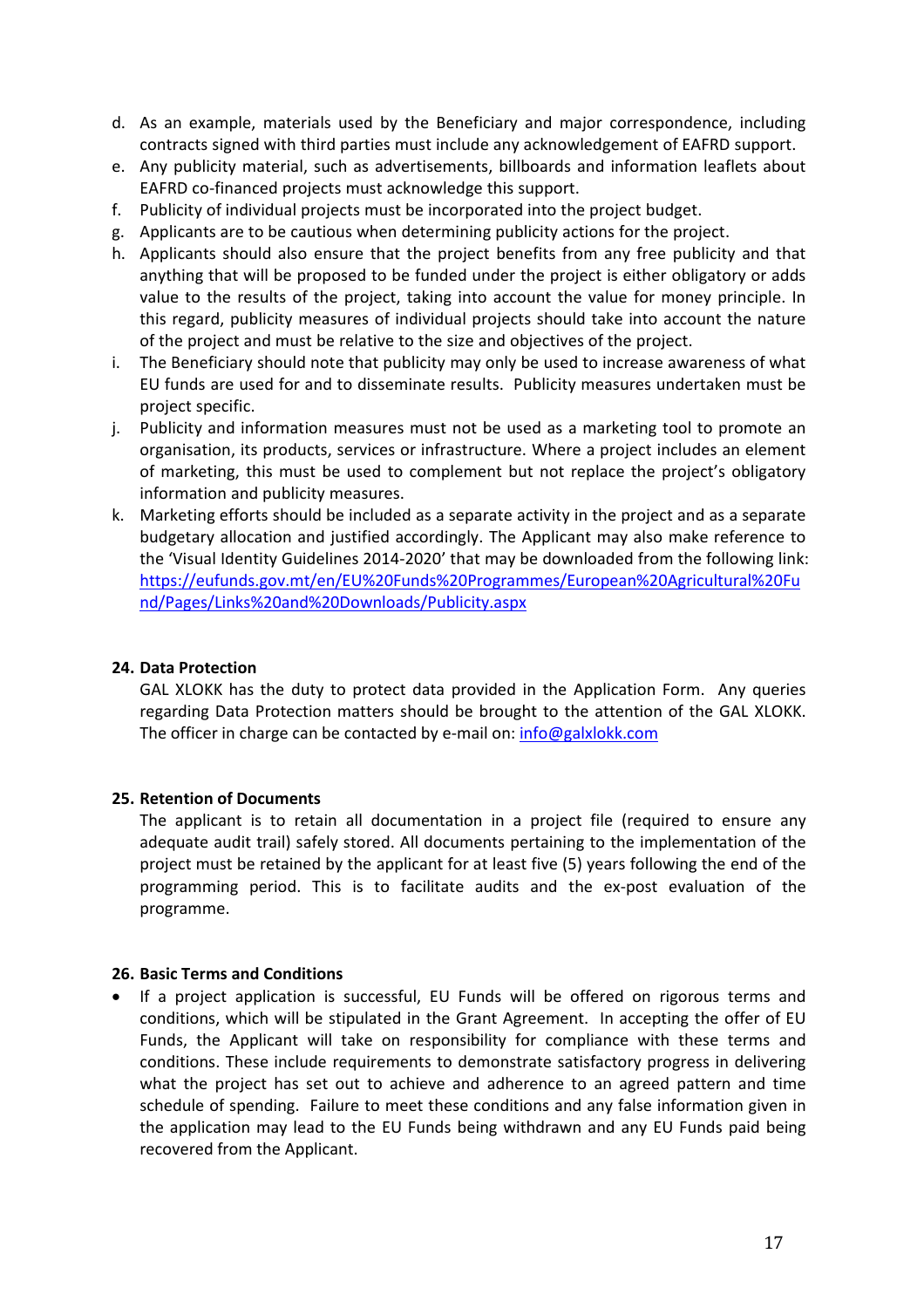- All projects are subject to management verifications, audits carried out by auditors (including by the Internal Audit and Investigations Department (IAID), the European Court of Auditors and the European Commission (EC) auditors), evaluations (programme evaluators) and inquiries by DG OLAF. Officials from the GXF, ARPA and MA and other horizontal stakeholders would also have rights of access to the project and all relevant documentation. Such officials could carry out spot checks (physical and documentary) to establish that sufficient progress is being made in line with the Grant Agreement and that the Beneficiary has put in place systems of management and control that ensure the efficient implementation of the project in line with the relevant Regulations and Procedures.
- If the project is selected for funding, the Applicant would be bound by the principles of transparency, good governance, sound financial management and the relevant national regulations.
- By submitting the Application, the Organisation is giving its automatic consent to publishing (including on the internet) the details of the Organisation and the project(including budget and implementation period) in line with the obligations in the relevant Council and Commission Regulations.
- The applicant should also be aware of the durability clause enshrined in Article 71 of Regulation 1303/2013, which states that an operation retains the contribution from the EAFRD only if that operation does not, within five years from the final payment of the competent authorities, undergo a substantial modification.
- The applicant is to declare whether an application for part or all of the proposed project has been submitted for assistance under any other Community Source including European Regional Development Fund (ERDF), Cohesion Fund (CF), etc. If in the affirmative the applicant is required to indicate all relevant details.
- The applicant organisation should note that if the project is accepted, the applicant will be automatically giving his/her consent to have all the documents and data related to the project, (including name of project leader and other persons relevant to the project, invoices, receipts and documents related to contracts etc…) made available to all the relevant stakeholders including third party evaluators and auditors involved in the EAFRD fund system. The LAG reminds the Applicant that it is the responsibility of the Applicant to inform any third parties (including contractors) that all data and information relating to the project will be shared with other stakeholders, local and European.
- The chosen entity must ensure that all activities are carried out in compliance with applicable national and community rules and any other mandatory requirements as laid down in the Rural Development Programme for Malta (2014-2020). Failure to do so will result in penalties with respect to the grant received plus interest accrued according to the law.
- Planning permit where relevant. In case where a Planning Authority (PA) permit is required, the valid PA permit and approved drawings or the application submitted to the PA and related drawings have to be presented as part of the documentation with the application. **The GXF will reject any project if the PA permit isnot presented at application stage or at least the application has a PA number or DNO number. Applications with a tracking number will be rejected.**
- Once the applicant endorses the contract with the LAG, the applicant will be automatically be giving its consent to the publication of data related to the payments that the ARPA will eventually be affecting. This will be in line with Regulation (EU) 1306/2013 of the European Parliament and of the Council. The regulation requires all Member States of the European Union to publish details of beneficiaries, who received payments under the CAP.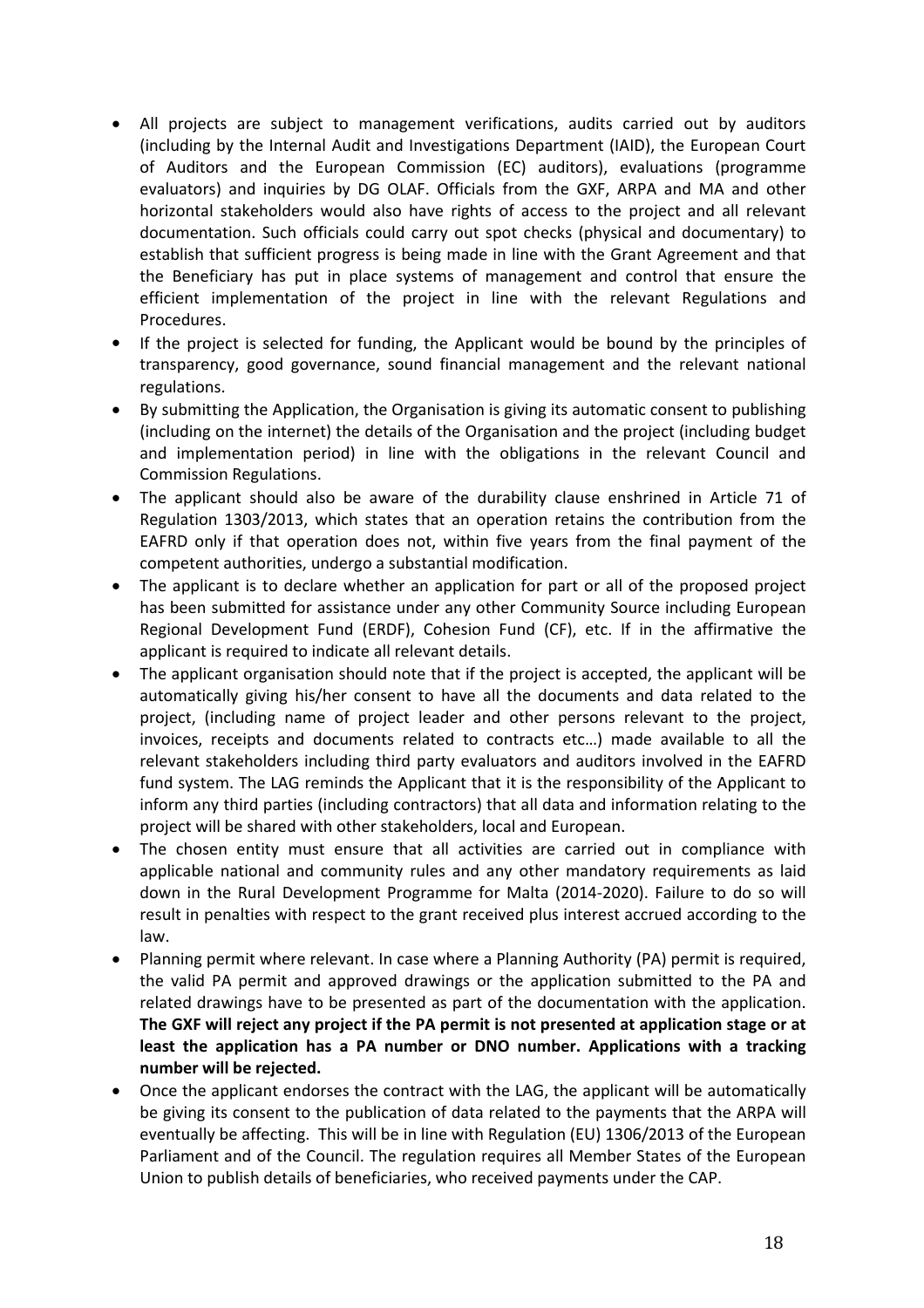|               | 27. Selection criteria and Sub-criteria                                             |                                 |  |  |  |  |
|---------------|-------------------------------------------------------------------------------------|---------------------------------|--|--|--|--|
|               | An evaluation of the proposals will be carried out in accordance with the selection |                                 |  |  |  |  |
|               | criteria set out in the Selection Criteria grid below:                              |                                 |  |  |  |  |
|               | <b>SELECTION CRITERIA</b>                                                           | <b>Maximum</b><br><b>POINTS</b> |  |  |  |  |
|               | 1. Relevance to the objective of the measure (max. 25 points)                       |                                 |  |  |  |  |
| a             | Evidence of cultural value of the activity (evidence of significance of             | 10 points                       |  |  |  |  |
|               | activity in terms of the cultural and social heritage of the                        |                                 |  |  |  |  |
|               | locality/area)                                                                      |                                 |  |  |  |  |
| $\mathbf b$   | Evidence of the tourism potential of the cultural activity (to attract              | 5 points                        |  |  |  |  |
|               | non-residents)                                                                      |                                 |  |  |  |  |
| $\mathbf c$   | Evidence that the investment encourages the participation and                       | 10 points                       |  |  |  |  |
|               | increases the regular organisation of events (such as exhibitions)                  |                                 |  |  |  |  |
|               | that may become part of the annual calendar of events                               |                                 |  |  |  |  |
|               | 2. Link to the territory (max. 15 points)                                           |                                 |  |  |  |  |
| a             | Evidence that the cultural project has a historical and social link to              | 5 points                        |  |  |  |  |
|               | the cultural heritage and traditions of the area                                    |                                 |  |  |  |  |
| $\mathbf b$   | Evidence that the cultural activity is geographically linked to the                 | 5 points                        |  |  |  |  |
|               | territory                                                                           |                                 |  |  |  |  |
| $\mathbf c$   | Evidence that the cultural project is linked to other activities of                 | 5 points                        |  |  |  |  |
|               | cultural and/or touristic value in the same area                                    |                                 |  |  |  |  |
|               | 3. Type of project (max. 20 points)                                                 |                                 |  |  |  |  |
| a             | The investment is targeted towards the achievement of more than                     | 10 points                       |  |  |  |  |
|               | one objective (cultural exchange, leisure & entertainment, skills                   |                                 |  |  |  |  |
|               | building etc.)                                                                      |                                 |  |  |  |  |
| $\mathbf b$   | The investment involves local actors emanating from different                       | 10 points                       |  |  |  |  |
|               | sectors of arts, crafts and popular culture                                         |                                 |  |  |  |  |
|               | 4. Social impact on the Community (max. 15 points)                                  |                                 |  |  |  |  |
| a             | The investment is targeted to children and youths                                   | 5 points                        |  |  |  |  |
| $\mathbf b$   | The investment is targeted towards the elderly                                      | 5 points                        |  |  |  |  |
| C             | The investment is targeted to persons with learning difficulties                    | 5 points                        |  |  |  |  |
|               | and/or mixed abilities                                                              |                                 |  |  |  |  |
|               | 5. Preparedness (max. 10 points)                                                    |                                 |  |  |  |  |
| a             | Evidence that the necessary arrangements have been made with                        | 5 points                        |  |  |  |  |
|               | local actors that are to be involved in the development and delivery                |                                 |  |  |  |  |
|               | of the activity                                                                     |                                 |  |  |  |  |
| b             | Evidence that the necessary permits (PA /Development Notification                   | 5 points                        |  |  |  |  |
|               | Order permits) in case of improvement to immovable property                         |                                 |  |  |  |  |
|               | and/or other relevant permits are in hand                                           |                                 |  |  |  |  |
|               | 6. Sustainability of the Project (max. 15 points)                                   |                                 |  |  |  |  |
| a             | Sustainability of the project following 5 years from its completion                 | 5 points                        |  |  |  |  |
| $\mathbf b$   | Evidence that the project has a neutral or positive impact on the                   | 5 points                        |  |  |  |  |
|               | environment and the climate                                                         |                                 |  |  |  |  |
| $\mathbf{c}$  | Evidence that the project has a neutral or positive impact on                       | 5 points                        |  |  |  |  |
|               | gender and other forms non-discrimination policies                                  |                                 |  |  |  |  |
| <b>TOTAL:</b> |                                                                                     | 100 points                      |  |  |  |  |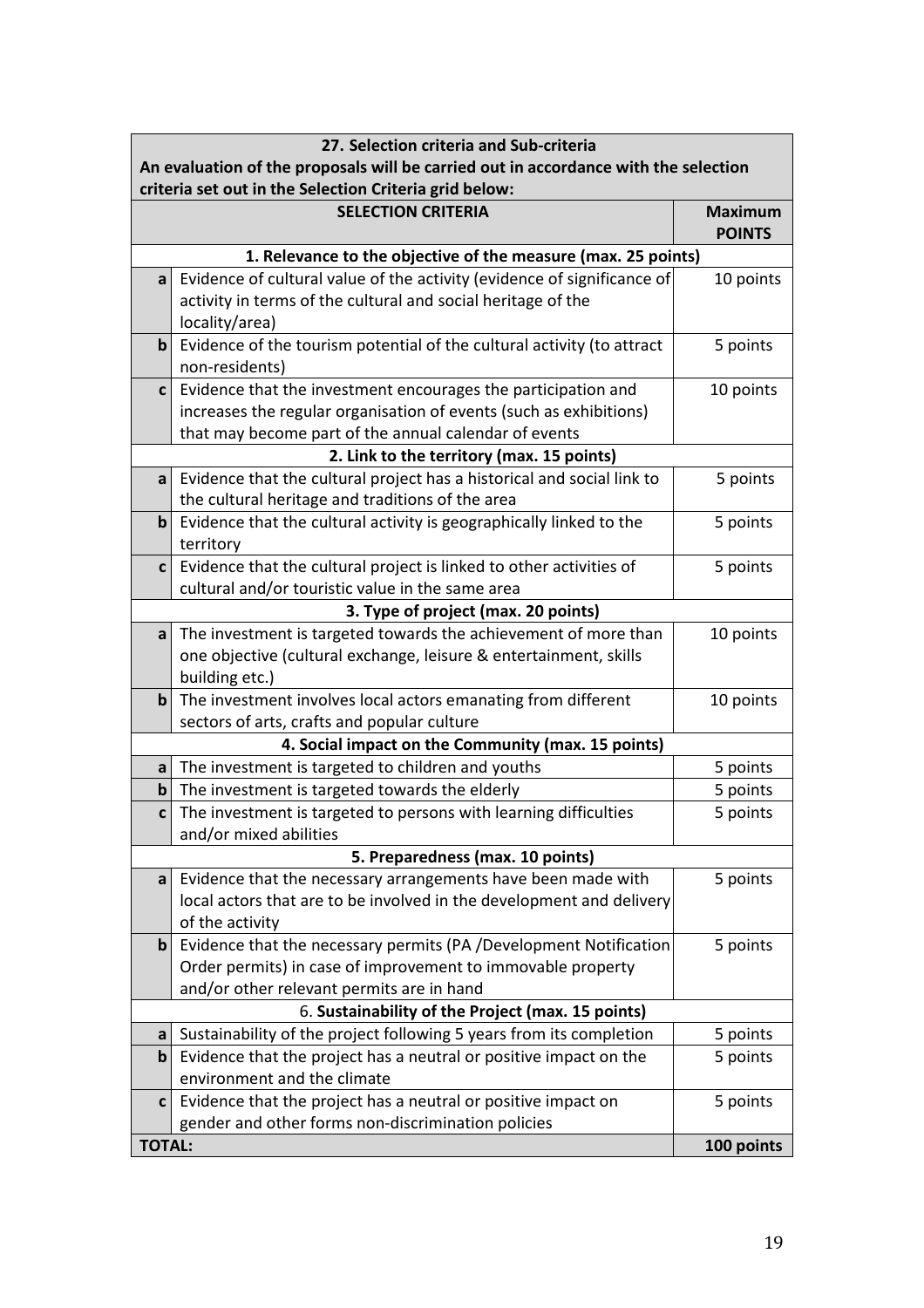To be considered for funding or to be placed on the reserve list, a project must pass all the eligibility criteria (refer to Section 5 of these Guidance Notes) and must also obtain **50 marks** out of the total marks allocated to the selection criteria. Please note that in relation to the above, for every criterion there are sub-criteria which the Project Selection Committee will be using to mark the projects.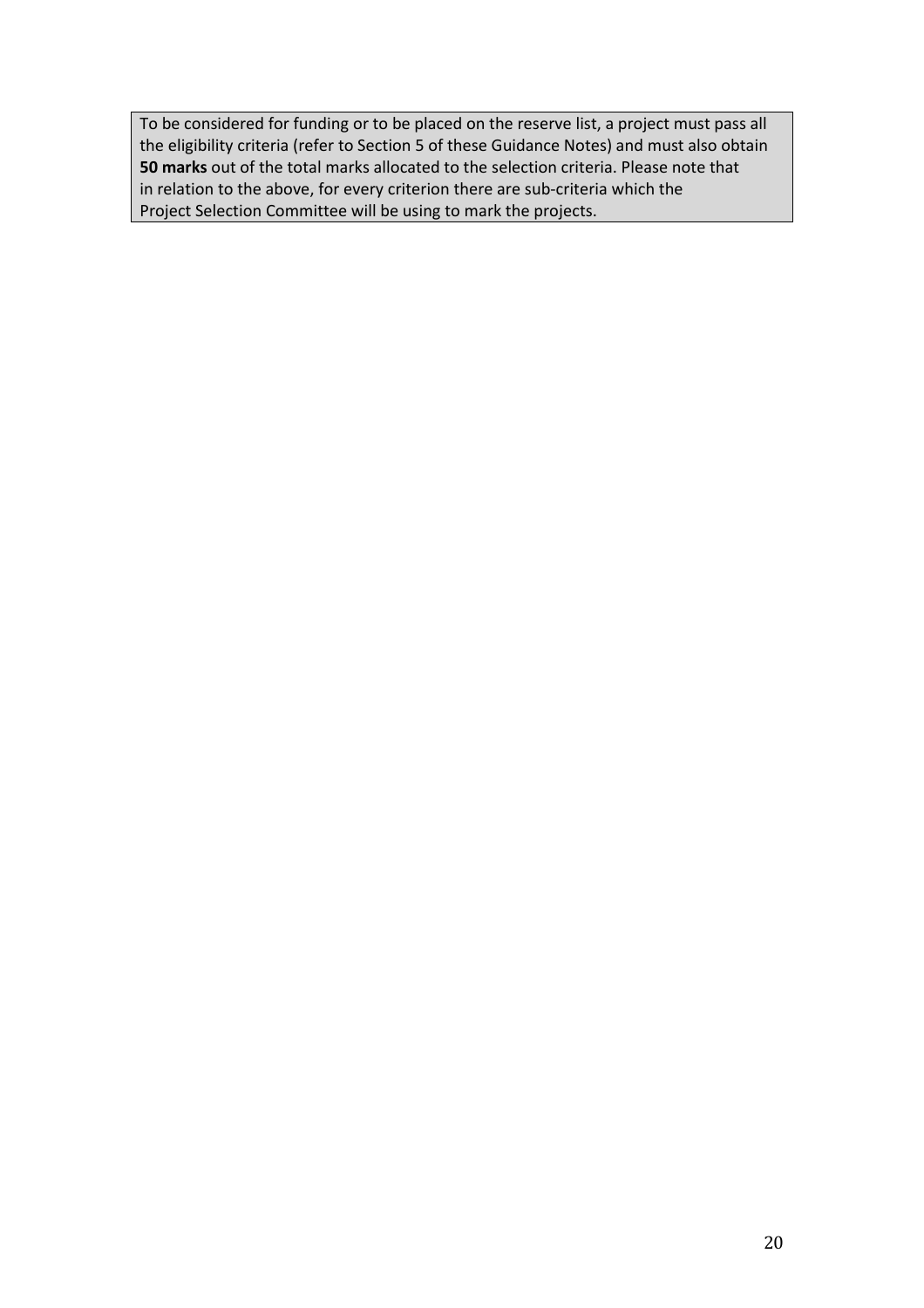<span id="page-20-0"></span>

|                | 28. Application requirements check-list - List of requirements and annexes check-list                                                                                                                                                                                                                                                                                                                                                                                          |                                  |
|----------------|--------------------------------------------------------------------------------------------------------------------------------------------------------------------------------------------------------------------------------------------------------------------------------------------------------------------------------------------------------------------------------------------------------------------------------------------------------------------------------|----------------------------------|
| $\mathbf{1}$   | Original signed project application form (1) together with one (1)<br>copy of the signed project application forms. Both the original and<br>copy of application forms should should include the supporting<br>documents.                                                                                                                                                                                                                                                      | Compulsory for all<br>applicants |
| $\overline{2}$ | A soft copy of the application form saved both in PDF (.pdf) and<br>WORD (.doc or. docx) format including also the supporting<br>documentation                                                                                                                                                                                                                                                                                                                                 | Compulsory for all<br>applicants |
| 3              | Copy of I.D. Card of Project Leader                                                                                                                                                                                                                                                                                                                                                                                                                                            | Compulsory for all<br>applicants |
| $\overline{4}$ | Letter of Intent signed by the entity's official representatives or by<br>the majority of the committee appointing the Project Leader                                                                                                                                                                                                                                                                                                                                          | Compulsory for all<br>applicants |
| 5              | Title Deeds or Lease or other form of contract for Project<br>Location (Contract) in cases of infrastructural interventions or any<br>other interventions that are related to the building                                                                                                                                                                                                                                                                                     | If applicable                    |
| 6              | Signed Owner's consent in the case of a lease/management<br>agreement/guardianship or any other form of contract for the works<br>to be carried out                                                                                                                                                                                                                                                                                                                            | If applicable                    |
| $\overline{7}$ | Signed declaration from owner of the premises specifying the<br>address from where the applicant will be delivering the proposed<br>service for the following 5 years from projected completion date of<br>the project (in cases of investments that are NOT related to the<br>buildings)                                                                                                                                                                                      | If applicable                    |
| 8              | Log/Timeline of activities (in case of investments that will result<br>in delivery of specific services - (Section 7G of the application form)                                                                                                                                                                                                                                                                                                                                 | Compulsory for all<br>applicants |
| 9              | Copy of Voluntary Organisation (VO) Certificate issued by the<br><b>Commissioner for Voluntary Organisations</b>                                                                                                                                                                                                                                                                                                                                                               | Compulsory for all<br>applicants |
| 10             | A copy of the latest compliance certificate (2020) issued by the<br><b>Commissioner for Voluntary Organisations</b>                                                                                                                                                                                                                                                                                                                                                            | Compulsory for all<br>applicants |
| 11             | The latest VO Statute as approved by the Commissioner for<br><b>Voluntary Organisations</b>                                                                                                                                                                                                                                                                                                                                                                                    | Compulsory for all<br>applicants |
| 12             | Latest financial Accounts as submitted to the Commissioner for<br>Voluntary Organisations (minimum for year 2020)                                                                                                                                                                                                                                                                                                                                                              | Compulsory for all<br>applicants |
| 13             | PA permit and approved site plans and drawings related to the<br>proposed investment                                                                                                                                                                                                                                                                                                                                                                                           | If applicable                    |
| 14             | Correspondence with the PA that the enhancement to premises or<br>the proposed use does not require a PA permit or a DNO.                                                                                                                                                                                                                                                                                                                                                      | If applicable                    |
| 15             | Copy of VAT Certificate                                                                                                                                                                                                                                                                                                                                                                                                                                                        | If applicable                    |
| 16             | A minimum of three itemized quotations <sup>5</sup> or pro-forma invoices for<br>all project costs which are not related to infrastructural investment<br>(3 quotations, including VAT number of suppliers and beneficiary,<br>reference number, original signature of the supplier (signature only<br>required in case of RFQ or Financial Bid Form), details of supplier,<br>address of beneficiary, amount excluding VAT, VAT rate, total<br>including VAT and quantities.) | If applicable                    |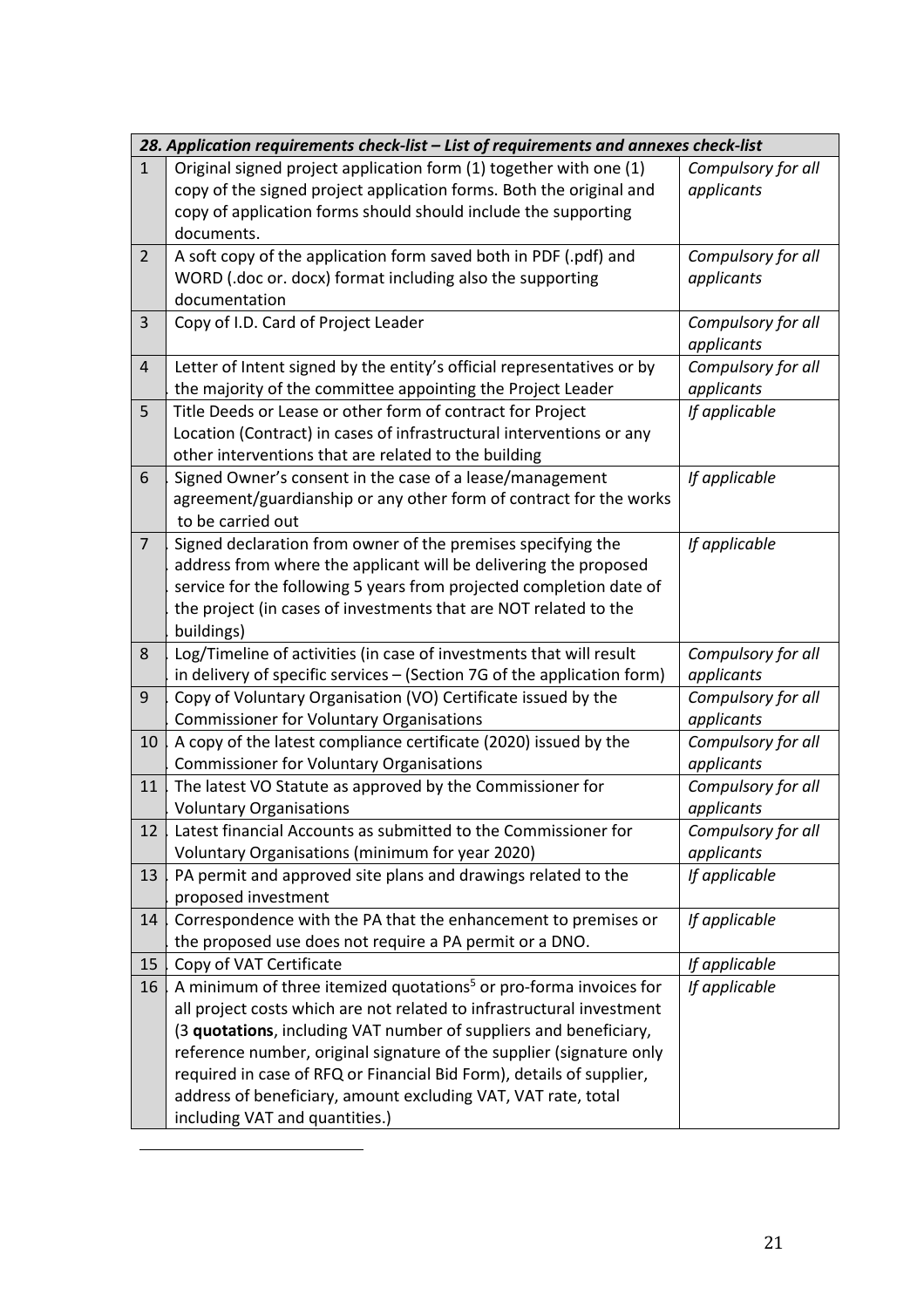| 17 | Detailed, Signed and Dated Estimate by an architect in case of<br>structural works (Bill of Quantities)                                                                                                                                                                                                                                                                     | If applicable                    |
|----|-----------------------------------------------------------------------------------------------------------------------------------------------------------------------------------------------------------------------------------------------------------------------------------------------------------------------------------------------------------------------------|----------------------------------|
| 18 | An adjudication Report stating the chosen supplier/s $-$ to be signed<br>by the project leader and another legal representative of the entity,                                                                                                                                                                                                                              | Compulsory for all<br>applicants |
| 19 | Original signed Bank, accountant or auditor's declaration<br>confirming availability of own resources if the co-financing of the<br>project will be met through own resources - (An original signed<br>declaration stating that the applicant is financially sound to cover the<br>20% co-financing). Declaration should clearly refer to the project<br>being implemented. | Compulsory for all<br>applicants |
|    | Declaration should be issued not earlier than 3 months from the<br>deadline of the applicable cut-off date or not earlier than 3 months<br>from the date of submission of application whichever is applicable                                                                                                                                                               |                                  |
| 20 | The latest photographic evidence of the proposed investment                                                                                                                                                                                                                                                                                                                 | Compulsory for all<br>applicants |
| 21 | If private part is to be financed by a bank loan, a bank letter of<br>intent or a bank sanction letter is to be provided. The letter shall<br>be issued not earlier than 3 months from the date of the submission<br>of the application (Refer to annex 2)                                                                                                                  | If applicable                    |
| 22 | Signed list of committee members (including their role, ID number<br>and address)                                                                                                                                                                                                                                                                                           | Compulsory for all<br>applicants |
| 23 | FSS/SSC Clearance Certificate from the Inland Revenue Department<br>confirming there are no pending dues or is otherwise honouring<br>an agreement for settling any outstanding amounts (the certificate<br>should not be dated up to 3 months prior to the deadline of<br>this batch/deadline) - an email should be sent on<br>certificates.cfr@gov.mt                     | Compulsory for all<br>applicants |
| 24 | All sections of the application have been filled in                                                                                                                                                                                                                                                                                                                         | Compulsory for all<br>applicants |
| 24 | Annex 1 - VAT Declaration Form                                                                                                                                                                                                                                                                                                                                              | Compulsory for all<br>applicants |
| 25 | Annex 2 - Bank's letter of intent                                                                                                                                                                                                                                                                                                                                           | If applicable                    |
| 26 | Annex 3 - Financial Bid Form                                                                                                                                                                                                                                                                                                                                                | Optional                         |

### **Note to the applicant:**

Part or all of the information you provide will be held on a computer. This information will be used for the administration of applications and producing monitoring reports. The Foundation has the right to share information with government departments, agencies and implementing bodies to enable them to prevent fraudulent applications or for detecting crime and to co-ordinate processing of complementary applications.

The information on the Application Form along with any attached documents will be treated as confidential throughout and after the project appraisal process. If your project is selected for an award of grant, to meet EU requirements for transparency regarding the use of EAFRD assistance, the Ministry for the Economy, European Funds and Lands and GAL XLOKK Foundation (GXF) have the right to publish the name of the applicant, the amount of grant awarded and a brief summary of the project.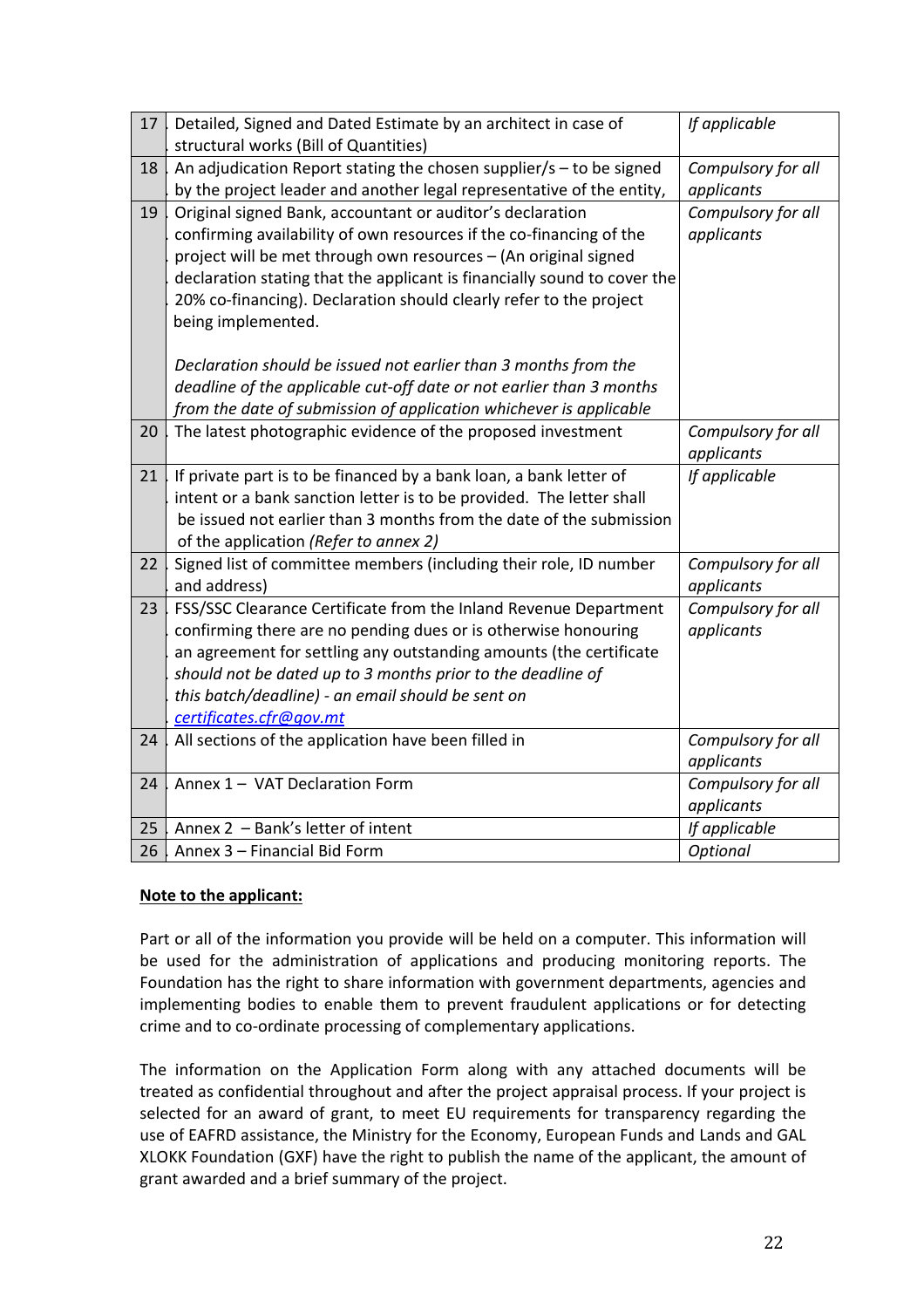# **Annex 1 - VAT Declaration Form**

**Part I – Declaration by Beneficiary**

| 1.                  | <b>Project Title</b>                |  |
|---------------------|-------------------------------------|--|
| 2.                  | <b>Beneficiary Organisation</b>     |  |
|                     |                                     |  |
|                     | 3. Beneficiary Organisation Address |  |
|                     | 4. Name of Legal Representative     |  |
| 5. VAT no. (if any) |                                     |  |
|                     | 6. Brief Project Description        |  |
|                     |                                     |  |
|                     |                                     |  |
|                     |                                     |  |

7. Does the organization have any sales on which VAT is charged or zero rated sales (exempt with credit)?

Yes □ No □

If **NO**, the organization has no right of recouping VAT from the VAT Department.

If **YES**, please provide a short description of the sales on which VAT is charged.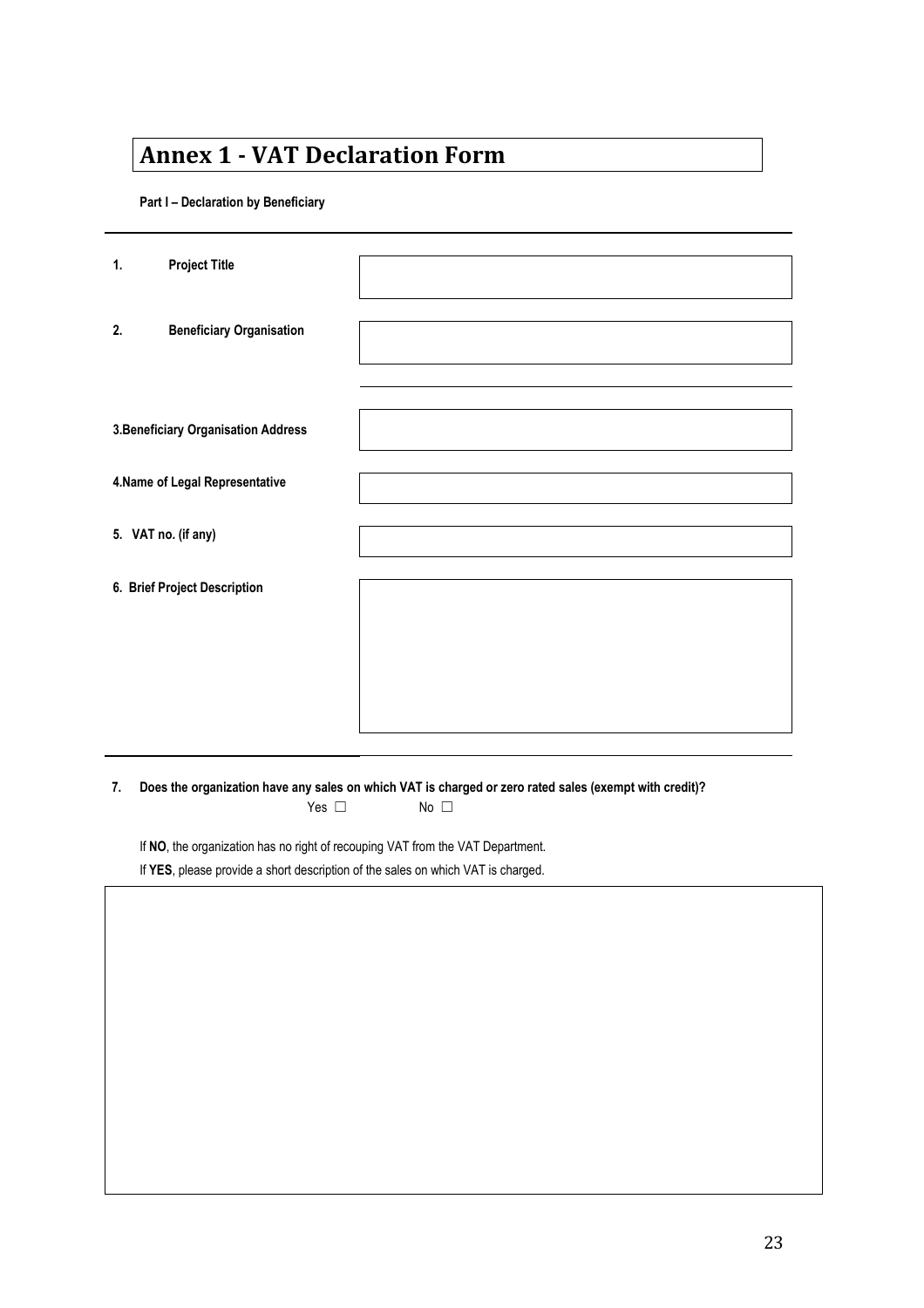#### 8. Please identify whether project is directly related to the sales on which VAT is charged or to sales which are zero **rated (exempt with credit).**

Yes □ No □ Partial □

If **YES,** for this activity, the organisation would be considered as a taxable person with an obligation for article 10 registration and would have the right of full deduction of input VAT attributable to the project in terms of article 22 of the VAT Act (Cap. 406, Laws of Malta), provided that the project would be entirely used for the purpose of such supplies. If **NO**, for this activity, the organisation would either be considered as a taxable person doing exempt without credit supplies or a non-taxable legal person with activities outside the scope of VAT and for which registration under article 10 is not required and whereby there would be no right of input VAT deduction under the VAT Act. If **PARTIAL**, for this activity, the organisation would be considered as a taxable person requiring article 10 registration and would have a partial right of input VAT deduction in terms of article 22 of the VAT Act.

#### **I declare that the above-mentioned information is correct.**

Signature and stamp of Name of Legal Name of Legal Date Beneficiary Organisation **Representative** Representative

For official use only:

#### **Part II – Declaration by VAT Division**

Based on the information reported by the Beneficiary in his declaration the VAT status of the beneficiary organisation vis a-vis the activities envisaged under Technical Assistance is considered as:

| Taxable person (right of full deduction)                  |  |
|-----------------------------------------------------------|--|
| Taxable person (partial right to deduct)                  |  |
| Taxable person (exempt with credit)                       |  |
| Taxable person (exempt without credit)                    |  |
| Non-taxable legal person (activities out of scope of VAT) |  |

Signature and stamp of VAT Name of VAT Department Date is a state of VAT Department Department Representative **Representative** Representative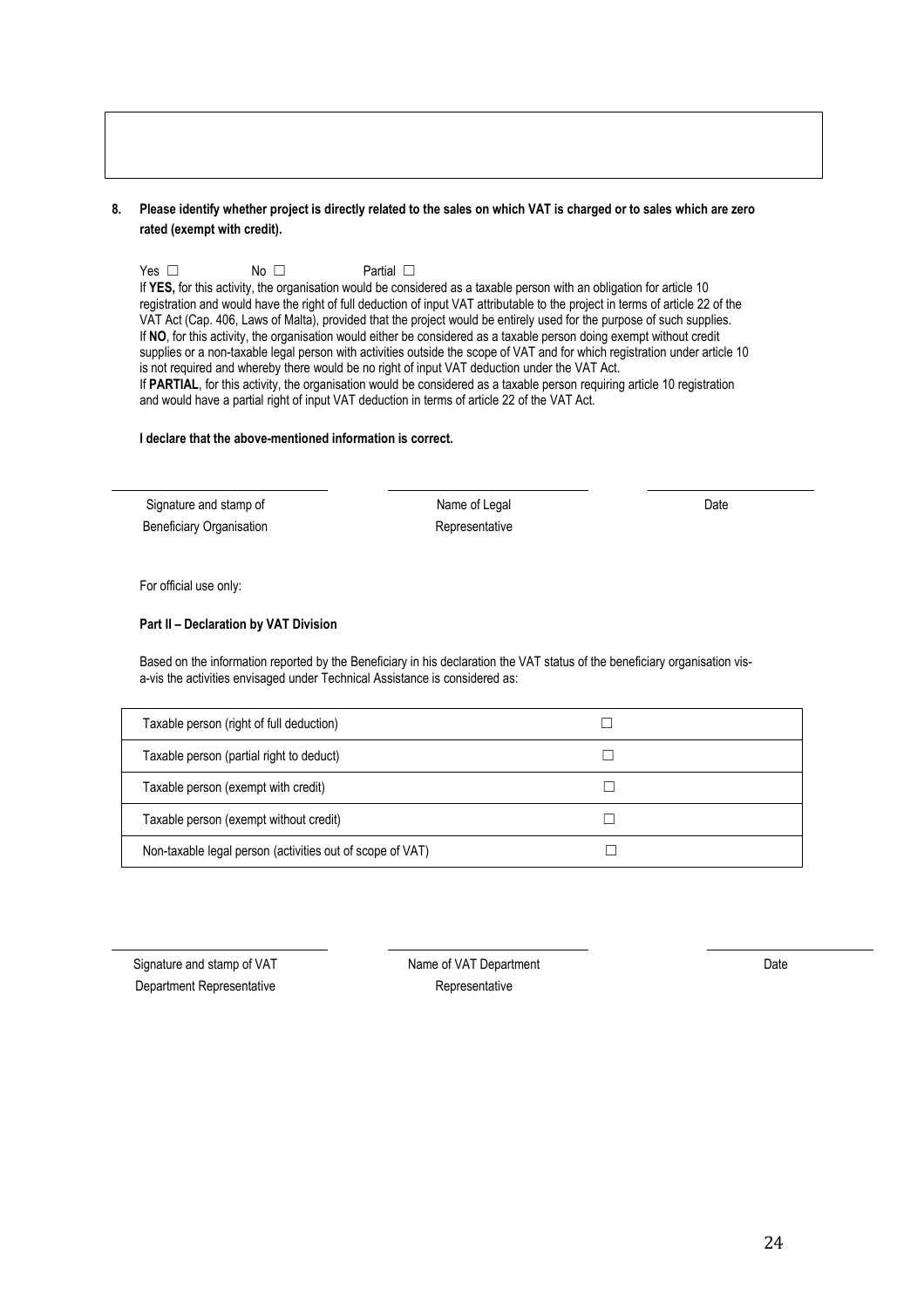## **Annex 2 - Recommended text for Bank letter of intent**

Our Ref:

Date

The Manager GAL XLOKK Foundation 269, Main Street Qormi. QRM 1107

Dear Sir

We are informed that **We are informed that**  $\blacksquare$ 

The Bank is interested and prepared to consider in terms of its credit policy, any application for financial support in connection with this project.

In particular, but without limiting the generality of the foregoing, our commitment to provide bank funding, as well as establishment of the conditions applicable to such funding, would only be possible after the following are carried out, to the Bank's satisfaction:

- i. a detailed assessment of the business and financial plans;
- ii. a viability study of the project; and
- iii. a situation analysis, at the time of the application

Kindly note that this letter does not constitute a binding obligation upon the Bank and any application for credit facilities would be subject to a full formal credit analysis, in line with the Bank's normal lending criteria.

Yours faithfully,

Relationship Manager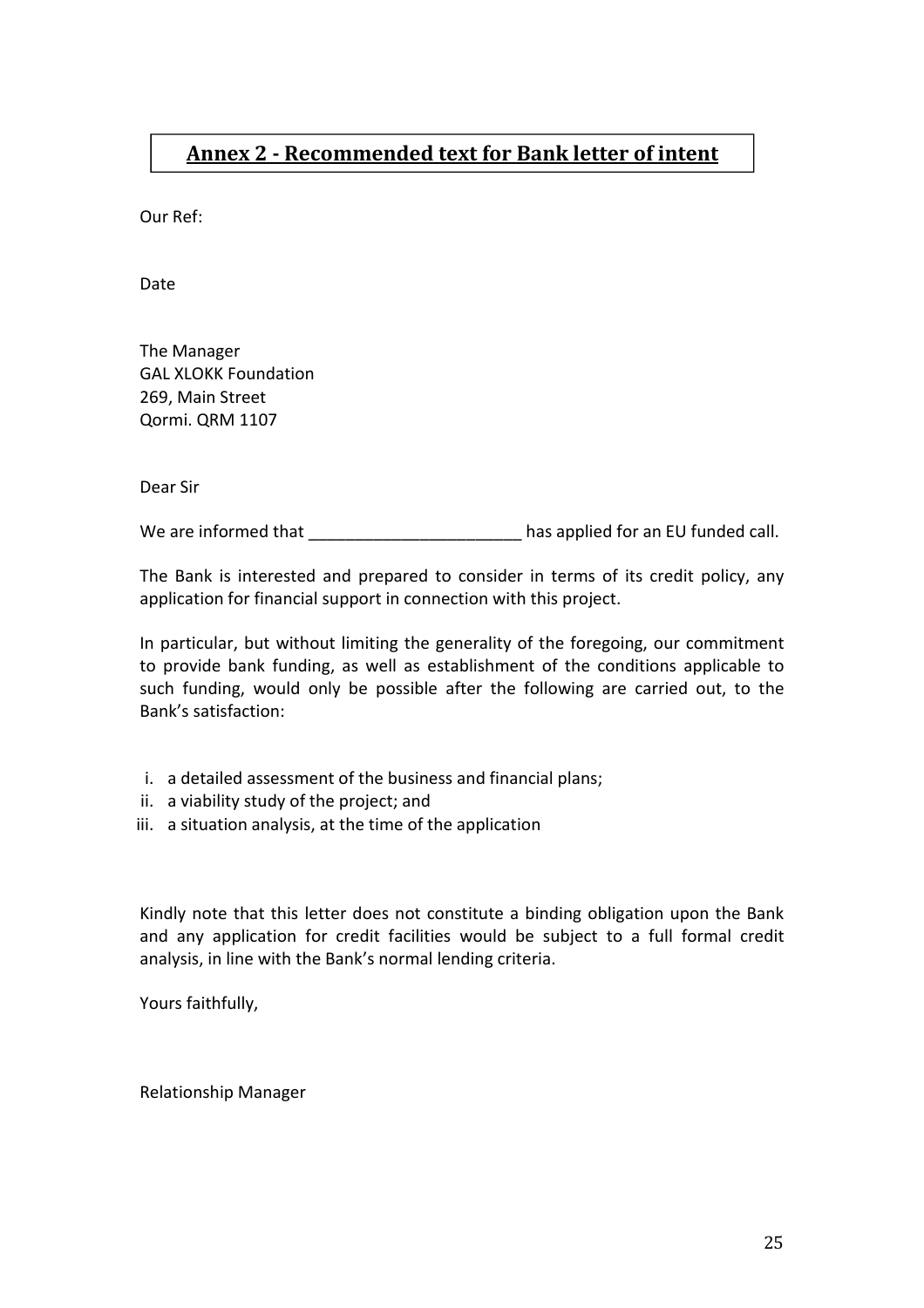## **ANNEX 3 – Financial bid Form**

## *To be filled in by the supplier*

## **RFQ (***Ref no* **) - Quotation to:**

*Name of organisation/entity Address VAT number*

# **Applicant Details – 1A**

| Name and Surname of      |  |
|--------------------------|--|
| representative           |  |
| <b>ID</b> number         |  |
| <b>Company Name</b>      |  |
| VAT NO                   |  |
| <b>Postal Address</b>    |  |
|                          |  |
| <b>E-Mail Address</b>    |  |
| <b>Mobile Number</b>     |  |
| <b>Fixed Line Number</b> |  |
| <b>Date</b>              |  |
| <b>Signature</b>         |  |
|                          |  |